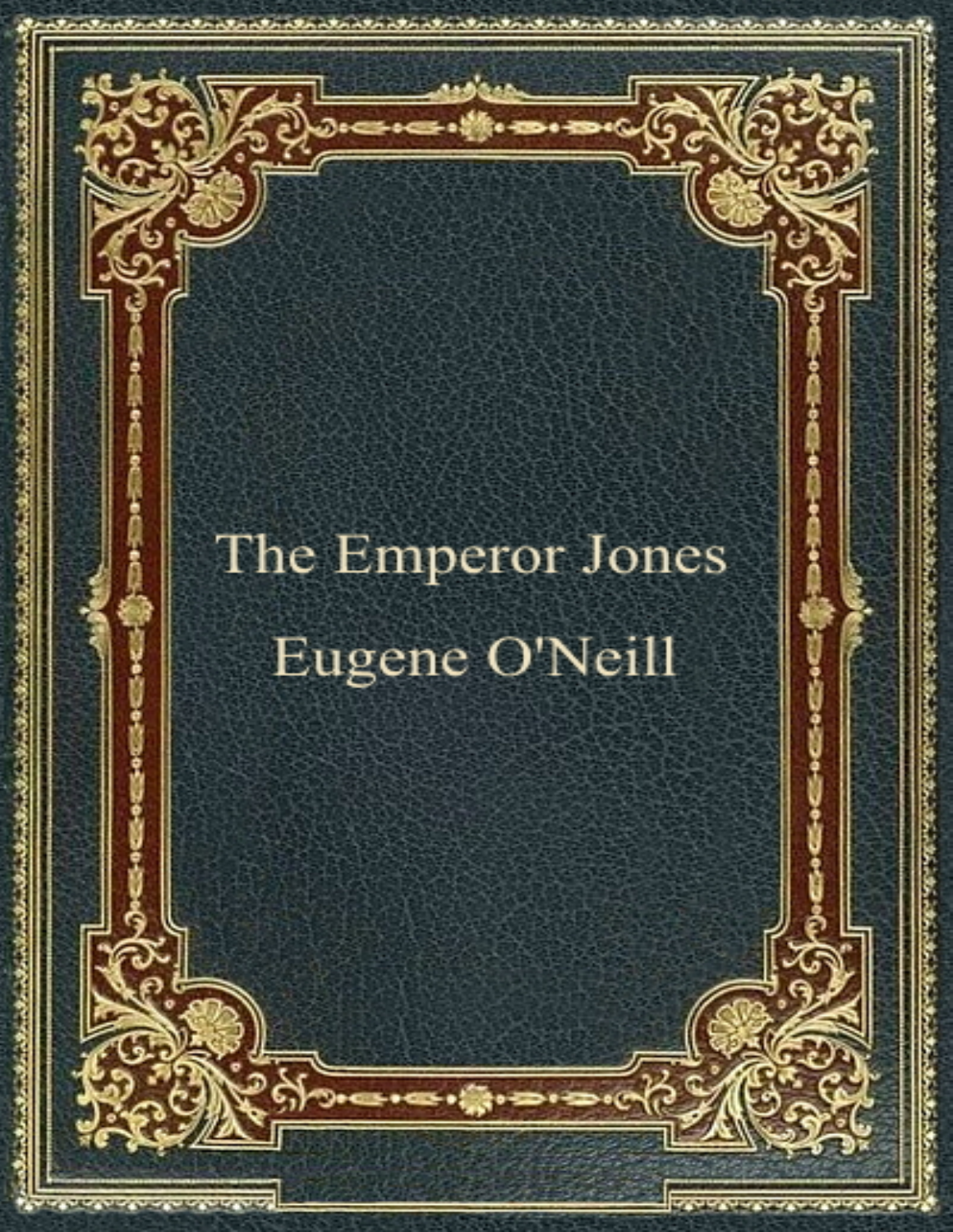https://onemorelibrary.com

# **The Emperor Jones**

### **Eugene O'Neill**

Boni and Liveright, New York, 1921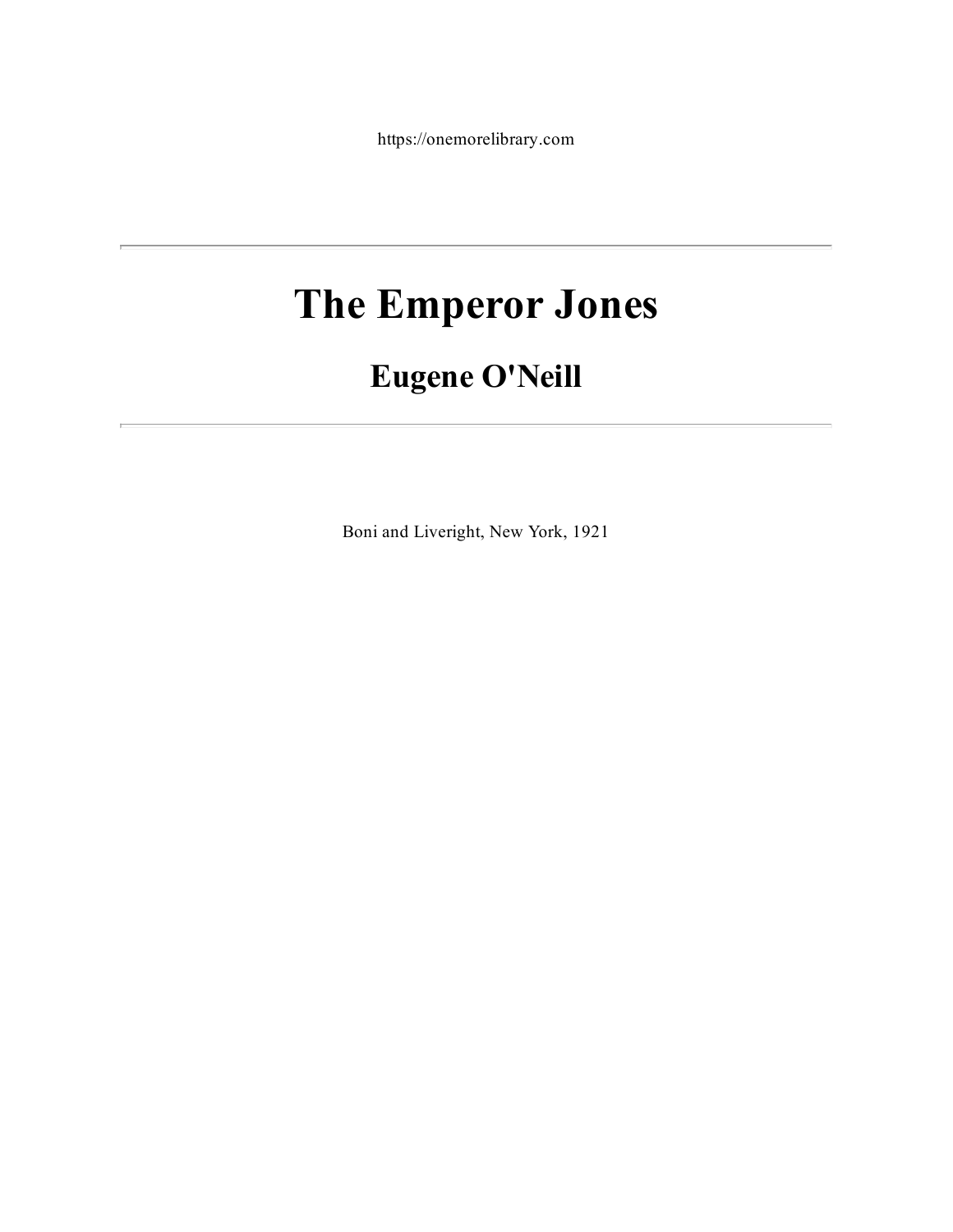## **The Emperor Jones**

#### **SCENE ONE**

The audience chamber in the palace of the Emperor — a spacious, highceilinged room with bare, whitewashed walls. The floor is of white tiles. In the rear, to the left of center, a wide archway giving out on a portico with white pillars. The palace is evidently situated on high ground for beyond the portico nothing can be seen but a vista of distant hills, their summits crowned with thick groves of palm trees. In the right wall, center, a smaller arched doorway leading to the living quarters of the palace. The room is bare of furniture with the exception of one huge chair made of uncut wood which stands at center, its back to rear. This is very apparently the Emperor's throne. It is painted a dazzling, eye-smiting scarlet. There is a brilliant orange cushion on the seat and another smaller one is placed on the floor to serve as a footstool. Strips of matting, dyed scarlet, lead from the foot of the throne to the two entrances.

It is late afternoon but the sunlight still blazes yellowly beyond the portico and there is an oppressive burden of exhausting heat in the air.

As the curtain rises, a native negro woman sneaks in cautiously from the entrance on the right. She is very old, dressed in cheap calico, barefooted, a red bandana handkerchief covering all but a few stray wisps of white hair. A bundle bound in colored cloth is carried over her shoulder on a stick. She hesitates beside the doorway, peering back as if in extreme dread of being discovered.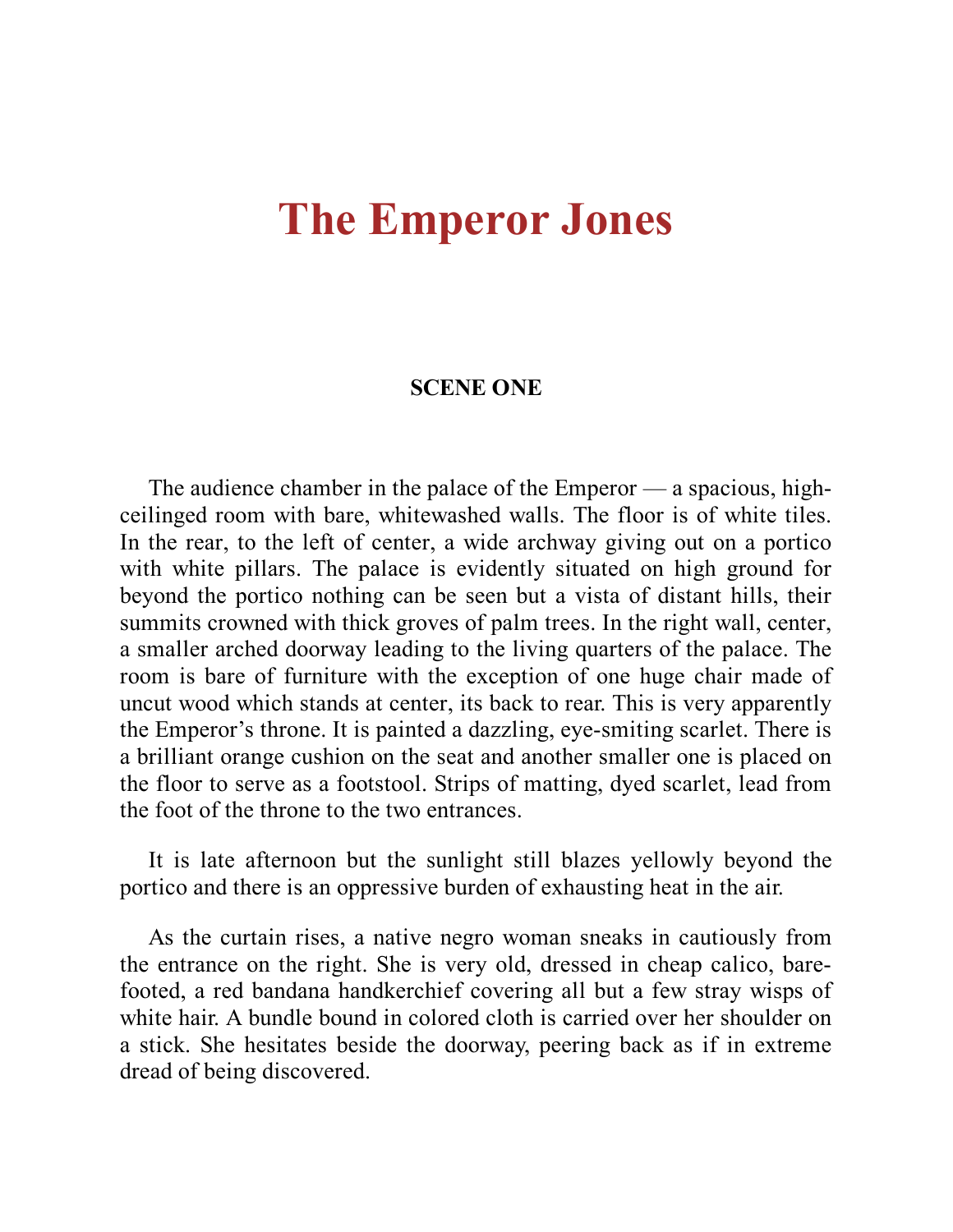Then she begins to glide noiselessly, a step at a time, toward the doorway in the rear. At this moment, Smithers appears beneath the portico.

Smithers is a tall, stoop-shouldered man about forty. His bald head, perched on a long neck with an enormous Adam's apple, looks like an egg. The tropics have tanned his naturally pasty face with its small, sharp features to a sickly yellow, and native rum has painted his pointed nose to a startling red. His little, washy-blue eyes are red-rimmed and dart about him like a ferret's. His expression is one of unscrupulous meanness, cowardly and dangerous. He is dressed in a worn riding suit of dirty white drill, puttees, spurs, and wears a white cork helmet. A cartridge belt with an automatic revolver is around his waist. He carries a riding whip in his hand. He sees the woman and stops to watch her suspiciously. Then, making up his mind, he steps quickly on tiptoe into the room.

The woman, looking back over her shoulder continually, does not see him until it is too late. When she does Smithers springs forward and grabs her firmly by the shoulder. She struggles to get away, fiercely but silently.

SMITHERS—(tightening his grasp—roughly) Easy! None o' that, me birdie. You can't wriggle out now I got me 'ooks on yer.

WOMAN—(seeing the uselessness of struggling, gives way to frantic terror, and sinks to the ground, embracing his knees supplicatingly) No tell him! No tell him, Mister!

SMITHERS—(with great curiosity) Tell 'im? (then scornfully) Oh, you mean 'is bloomin' Majesty. What's the gaime, any 'ow? What you sneakin' away for? Been stealin' a bit, I s'pose. (He taps her bundle with his riding whip significantly.)

WOMAN—(shaking her head vehemently) No, me no steal.

SMITHERS—Bloody liar! But tell me what's up. There's somethin' funny goin'on. I smelled it in the air first thing I got up this mornin'. You blacks are up to some devilment. This palace of 'is is like a bleedin' tomb. Where's all the 'ands?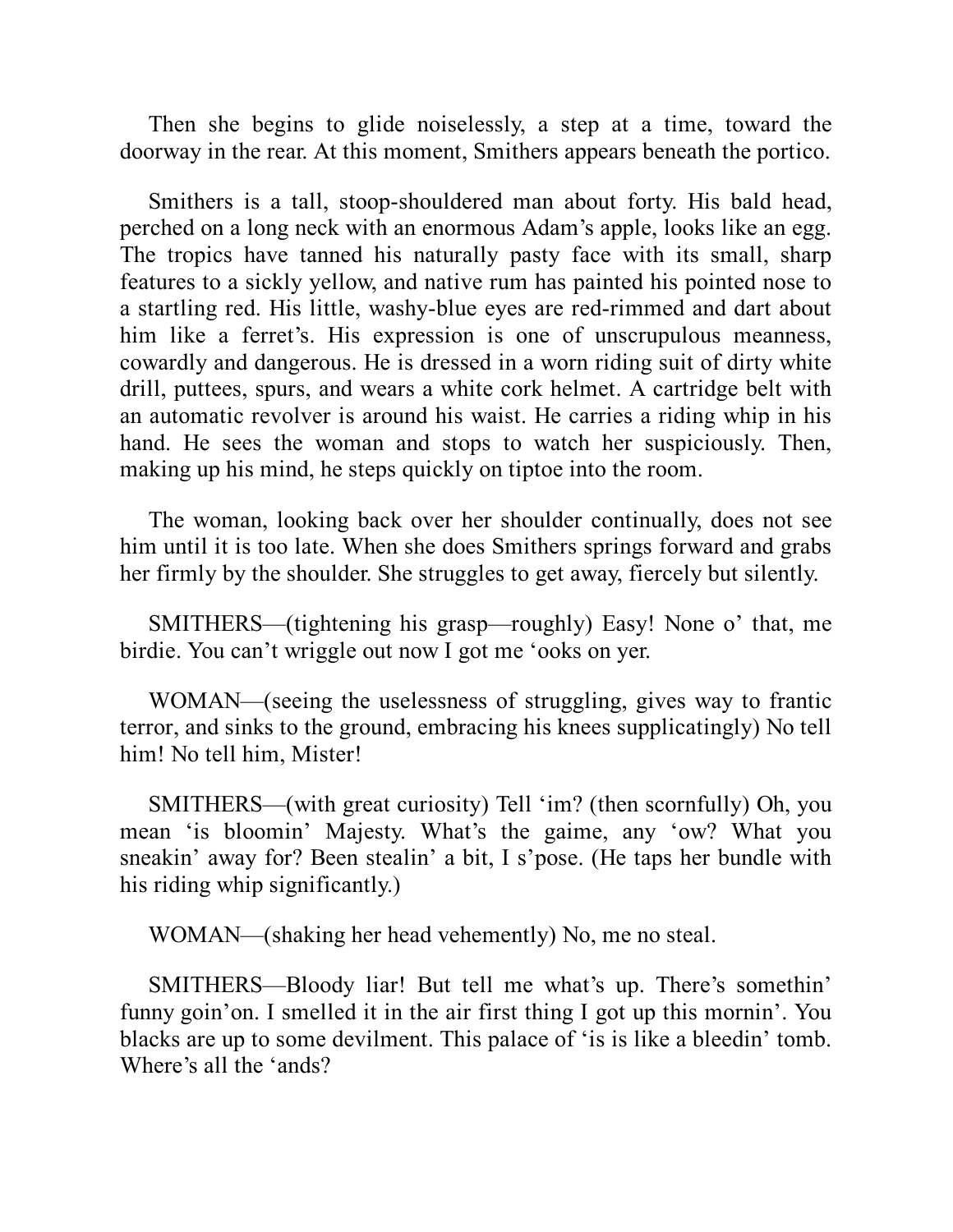(The woman keeps sullenly silent. Smithers raises his whip threateningly.) Ow, yer won't, won't yer? I'll show yer what's what.

WOMAN—(coweringly) I tell, Mister. You no hit. They go — all go. (She makes a sweeping gesture toward the hills in the distance.) SMITHERS—Run away — to the 'ills?

WOMAN—Yes, Mister. Him Emperor — great Father. (She touches her forehead to the floor with a quick mechanical jerk.) Him sleep after eat. Then they go — all go. Me old woman. Me left only. Now me go too.

SMITHERS—(his astonishment giving way to an immense, mean satisfaction) Ow! So that's the ticket! Well, I know bloody well wot's in the air — when they runs orf to the 'ills. The tom-tom'll be thumping out there bloomin' soon. (with extreme vindictiveness) And I'm bloody glad of it, for one! Serve 'im right! Puttin' on airs, the stinkin' nigger! 'Is Majesty! Gawd blimey! I only 'opes I'm there when they takes 'im out to shoot 'im. (suddenly) 'E's still 'ere all right, ain't 'e?

WOMAN—Yes. Him sleep.

SMITHERS—'E's bound to find out soon as wakes up. 'E's cunnin' enough to know when 'is time's come. (He goes to the doorway on right and whistles shrilly with his fingers in his mouth. The old woman springs to her feet and runs out of the doorway, rear. Smithers goes after her, reaching for his revolver.) Stop or I'll shoot! (then stopping indifferently) Pop orf then, if yer like, yer black cow. (He stands in the doorway, looking after her.)

(Jones enters from the right. He is a tall, powerfully-built, full-blooded negro of middle age. His features are typically negroid, yet there is something decidedly distinctive about his face—an underlying strength of will, a hardy, self-reliant confidence in himself that inspires respect. His eyes are alive with a keen, cunning intelligence. In manner he is shrewd, suspicious, evasive. He wears a light blue uniform coat, sprayed with brass buttons, heavy gold chevrons on his shoulders, gold braid on the collar, cuffs, etc. His pants are bright red with a light blue stripe down the side. Patent leather laced boots with brass spurs, and a belt with a long-barreled,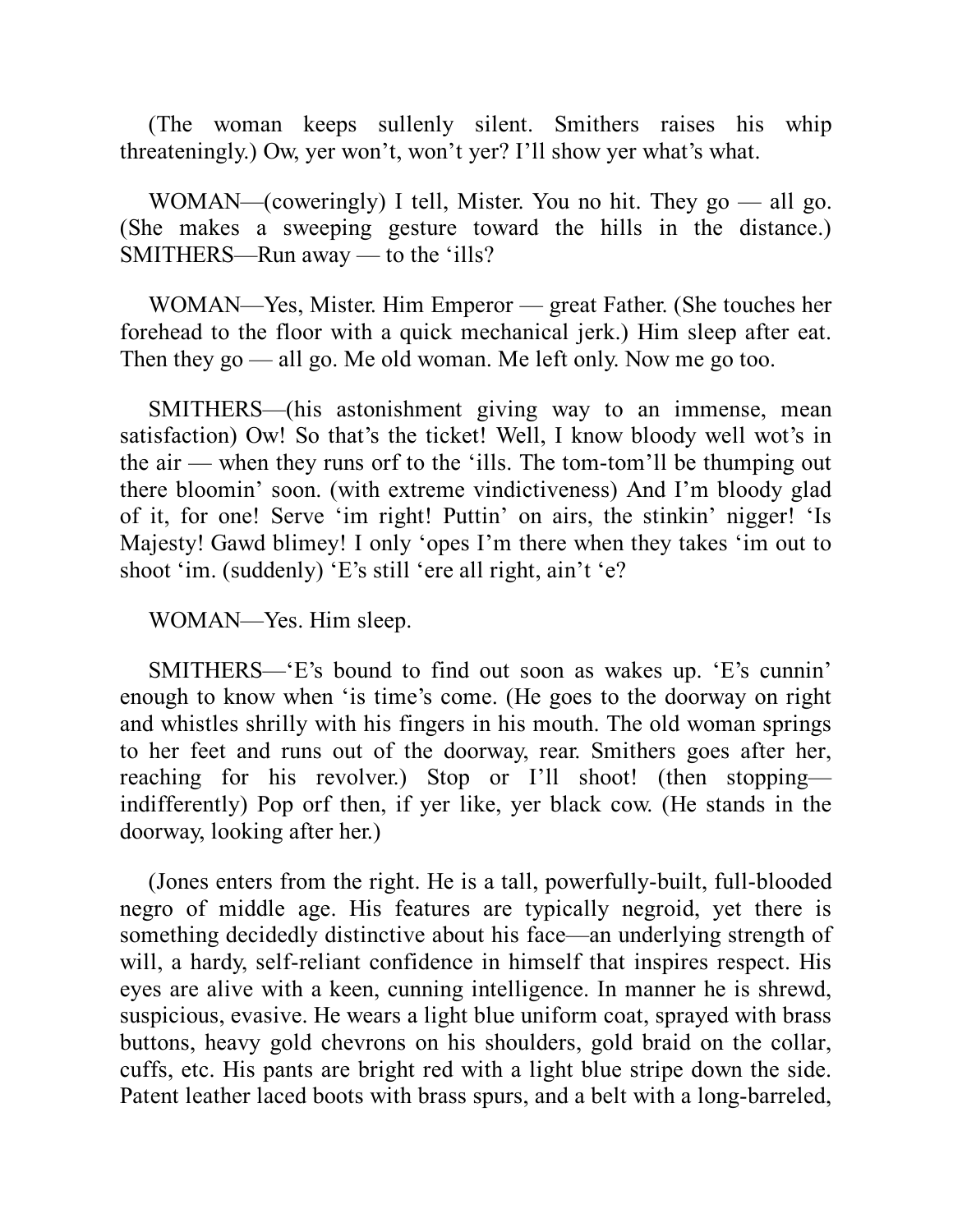pearl-handled revolver in a holster complete his makeup. Yet there is something not altogether ridiculous about his grandeur. He has a way of carrying it off.)

JONES—(not seeing anyone—greatly irritated and blinking sleepily shouts) Who dare whistle dat way in my palace? Who dare wake up de Emperor? I'll git de hide frayled off some o' you niggers sho'!

SMITHERS—(showing himself—in a manner half-afraid and halfdefiant) It was me whistled to yer. (as Jones frowns angrily) I got news for yer.

JONES—(putting on his suavest manner, which fails to cover up his contempt for the white man) Oh, it's you, Mister Smithers. (He sits down on his throne with easy dignity.) What news you got to tell me?

SMITHERS—(coming close to enjoy his discomfiture) Don't yer notice nothin' funny today?

JONES — (coldly) Funny? No. I ain't perceived nothin' of de kind!

SMITHERS—Then yer ain't so foxy as I thought yer was. Where's all your court? (sarcastically) The Generals and the Cabinet Ministers and all?

JONES—(imperturbably) where dey mostly runs to minute I closes my eyes — drinkin' rum and talkin' big down in de town. (sarcastically) How come you don't know dat? Ain't you sousin' with 'em most everyday?

SMITHERS—(stung but pretending indifference—with a wink) That's part of the day's work. I got ter — ain't I — in my business?

JONES—(contemptuously) Yo' business!

SMITHERS—(imprudently enraged) Gawd blimey, you was glad enough for me ter take yer in on it when you landed here first. You didn' 'ave no 'igh and mighty airs in them days!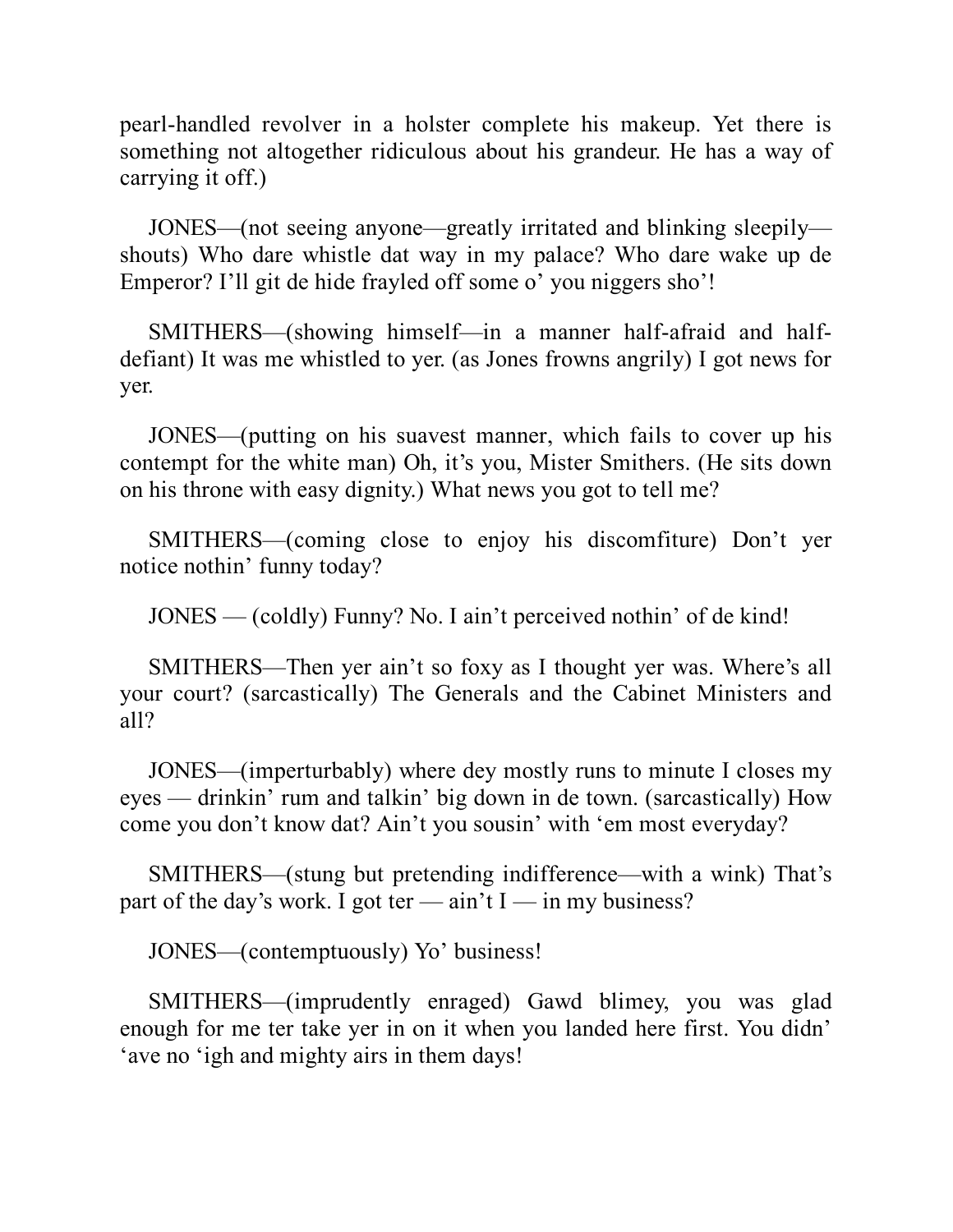JONES—(his hand going to his revolver like a flash—menacingly) Talk polite, white man! Talk polite, you heah me! I'm boss heah now, is you fergettin'?

(The Cockney seems about to challenge this last statement with the facts but something in the other's eyes holds and cowes him.) SMITHERS —(in a cowardly whine) No 'arm meant, old top.

JONES—(condescendingly) I accepts yo' apology. (lets his hand fall from his revolver) No use'n you rakin' up ole times. What I was den is one thing.

What I is now 's another. You didn't let me in on yo' crooked work out o' no kind feelin's dat time. I done de dirty work fo' you — and most o' de brain work, too, fo' dat matter — and I was wu'th money to you, dat's de reason.

SMITHERS—Well, blimey, I give yer a start, didn't I — when no one else would. I wasn't afraid to 'ire yer like the rest was — 'count of the story about your breakin' jail back in the States.

JONES—No, you didn't have no s'cuse to look down on me fo' dat. You been in jail you'self more'n once.

SMITHERS—(furiously) It's a lie! (then trying to pass it off by an attempt at scorn) Garn! Who told yer that fairy tale?

JONES—Dey's some tings I ain't got to be tole. I kin see 'em in folk's eyes.

(then after a pause—meditatively) Yes, you sho' give me a start. And it didn't take long from dat time to git dese fool, woods' niggers right where I wanted dem. (with pride) From stowaway to Emperor in two years! Dat's goin' some!

SMITHERS—(with curiosity) And I bet you got yer pile o' money 'id safe some place.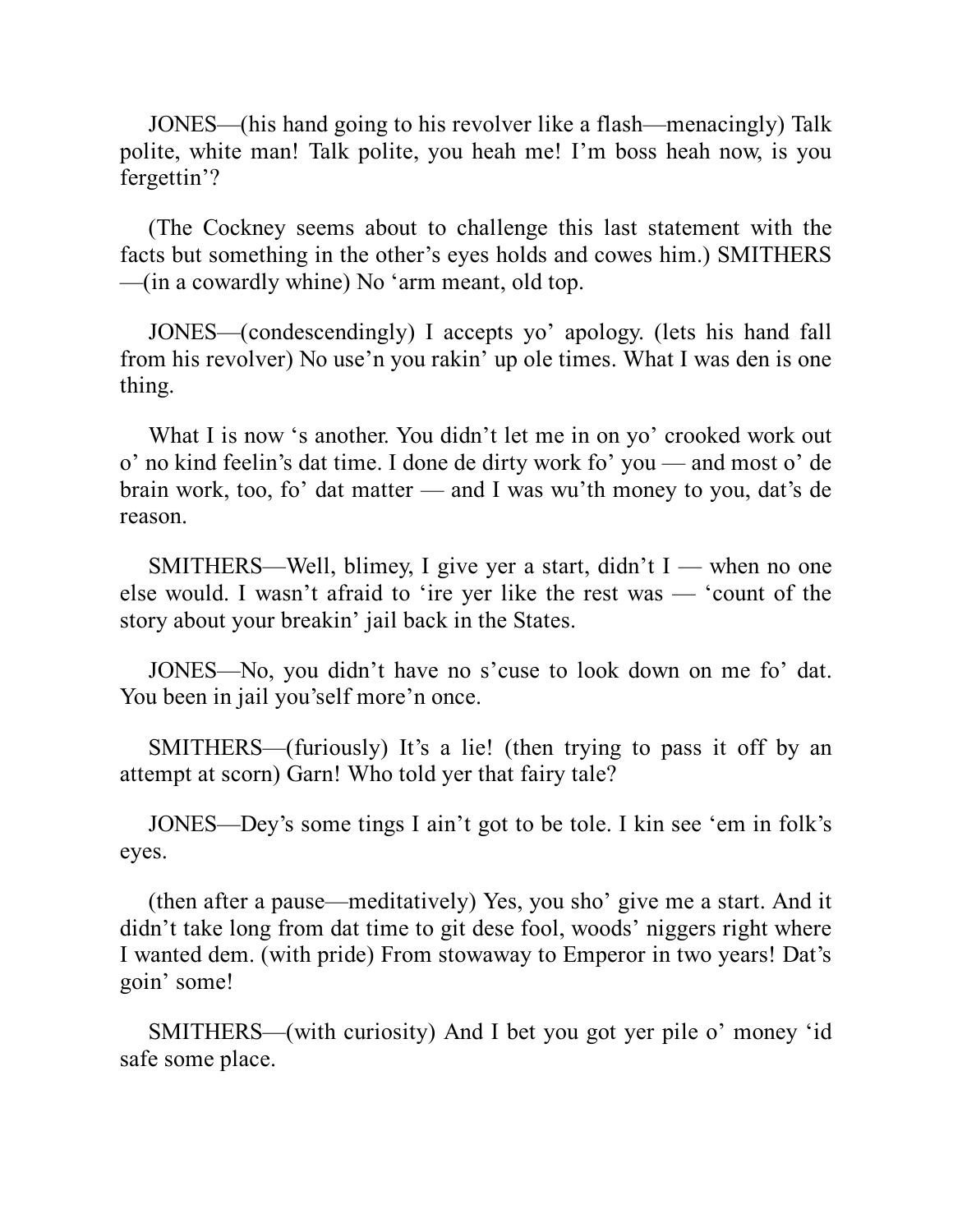JONES—(with satisfaction) I sho' has! And it's in a foreign bank where no pusson don't ever git it out but me no matter what come. You didn't s'pose I was holdin' down dis Emperor job for de glory in it, did you? Sho'! De fuss and glory part of it, dat's only to turn de heads o' de lowflung, bush niggers dat's here. Dey wants de big circus show for deir money.

I gives it to 'em an' I gits de money. (with a grin) De long green, dat's me every time! (then rebukingly) But you ain't got no kick agin me, Smithers. I'se paid you back all you done for me many times. Ain't I pertected you and winked at all de crooked tradin' you been doin' right out in de broad day. Sho'. I has —and me makin' laws to stop it at de same time! (He chuckles.) SMITHERS—(grinning) But, meanin' no 'arm, you been grabbin' right and left yourself, ain't yer? Look at the taxes you've put on 'em! Blimey! You've squeezed 'em dry!

JONES—(chuckling) No, dey ain't all dry yet. I'se still heah, ain't I?

SMITHERS—(smiling at his secret thought) They're dry right now, you'll find out. (changing the subject abruptly) And as for me breakin' laws, you've broke 'em all yerself just as fast as yer made 'em.

JONES—Ain't r de Emperor? De laws don't go for him. (judicially) You heah what I tells you, Smithers. Dere's little stealin' like you does, and dere's big stealin' like I does. For de little stealin' dey gits you in jail soon or late. For de big stealin' dey makes you Emperor and puts you in de Hall o' Fame when you croaks. (reminiscently) If dey's one thing I learns in ten years on de Pullman ca's listenin' to de white quality talk, it's dat same fact. And when I gits a chance to use it I winds up Emperor in two years.

SMITHERS—(unable to repress the genuine admiration of the small fry for the large) Yes, yer turned the bleedin' trick, all fight. Blimey, I never seen a bloke 'as 'ad the bloomin' luck you 'as.

JONES—(severely) Luck? What you mean — luck?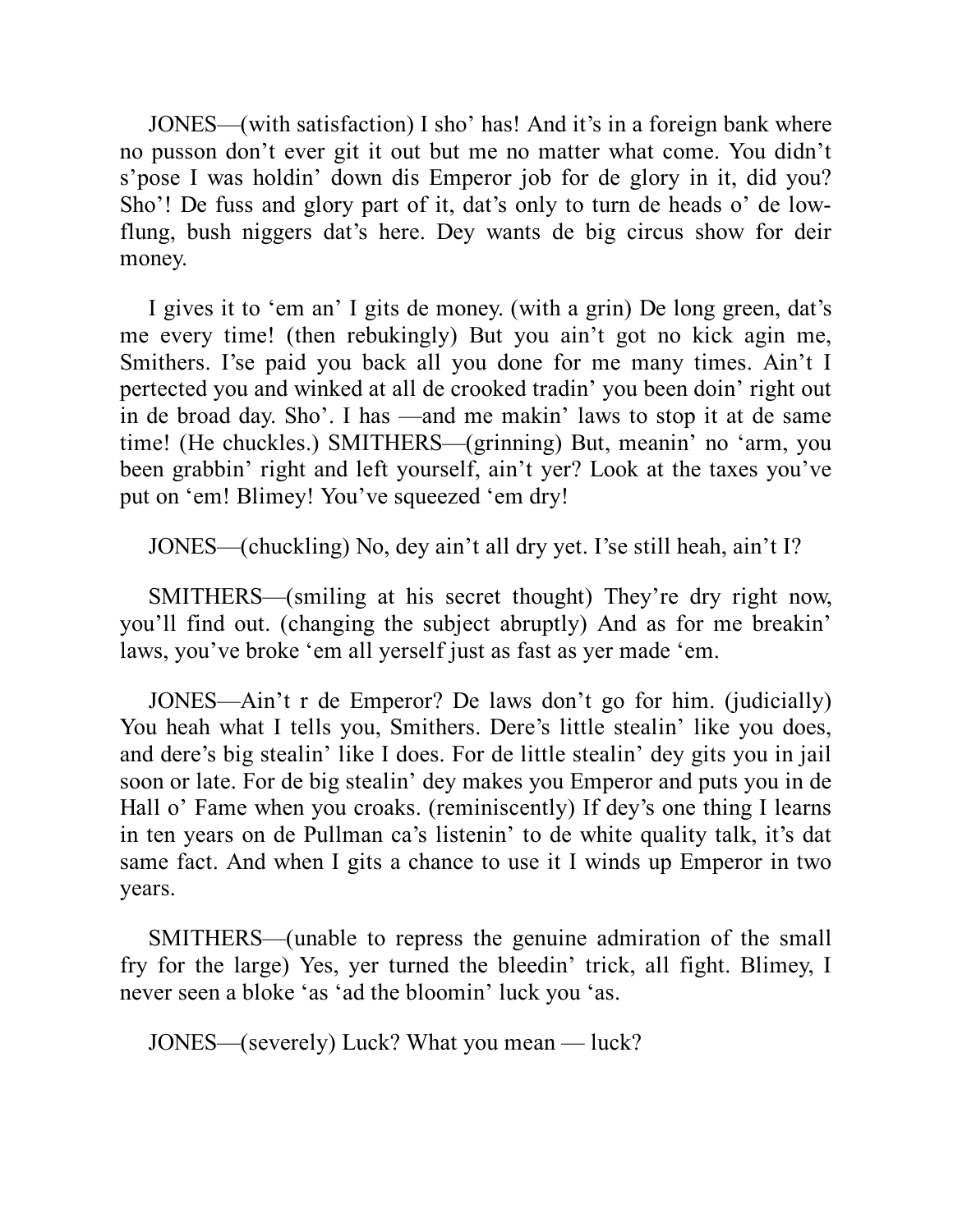SMITHERS—I suppose you'll say as that swank about the silver bullet ain't luck — and that was what first got the fool blacks on yer side the time of the revolution, wasn't it?

JONES—(with a laugh) Oh, dat silver bullet! Sho' was luck! But I makes dat luck, you heah? I loads de dice! Yessuh! When dat murderin' nigger ole Lem hired to kill me takes aim ten feet away and his gun misses fire and I shoots him dead, what you heah me say?

SMITHERS—You said yer'd got a charm so's no lead bullet'd kill yer. You was so strong only a silver bullet could kill yer, you told 'em. Blimey, wasn't that swank for yer — and plain, fat-'eaded luck?

JONES—(proudly) I got brains and I uses 'em quick. Dat ain't luck.

SMITHERS—Yer know they wasn't 'ardly likely to get no silver bullets. And it was luck 'e didn't 'it you that time.

JONES—(laughing) And dere all dem fool, bush niggers was kneelin' down and bumpin' deir heads on de ground like I was a miracle out o' de Bible Oh Lawd, from dat time on I has dem all eatin' out of my hand. I cracks de whip and dey jumps through.

SMITHERS—(with a sniff) Yankee bluff done it.

JONES—Ain't a man's talkin' big what makes him big-long as he makes folks believe it? Sho', I talks large when I ain't got nothin' to back it up, but I ain't talkin' wild just de same. I knows I kin fool 'em — I knows it — and dat's backin' enough fo' my game. And ain't I got to learn deir lingo and teach some of dem English befo' I kin talk to 'em? Ain't dat wuk? You ain't never learned ary word er it, Smithers, in do ten years you been heah, dough you' knows it's money in yo' pocket tradin' wid 'em if you does. But you'se too shiftless to take de trouble.

SMITHERS—(flushing) Never mind about me. What's this I've 'eard about yer really 'avin' a silver bullet moulded for yourself?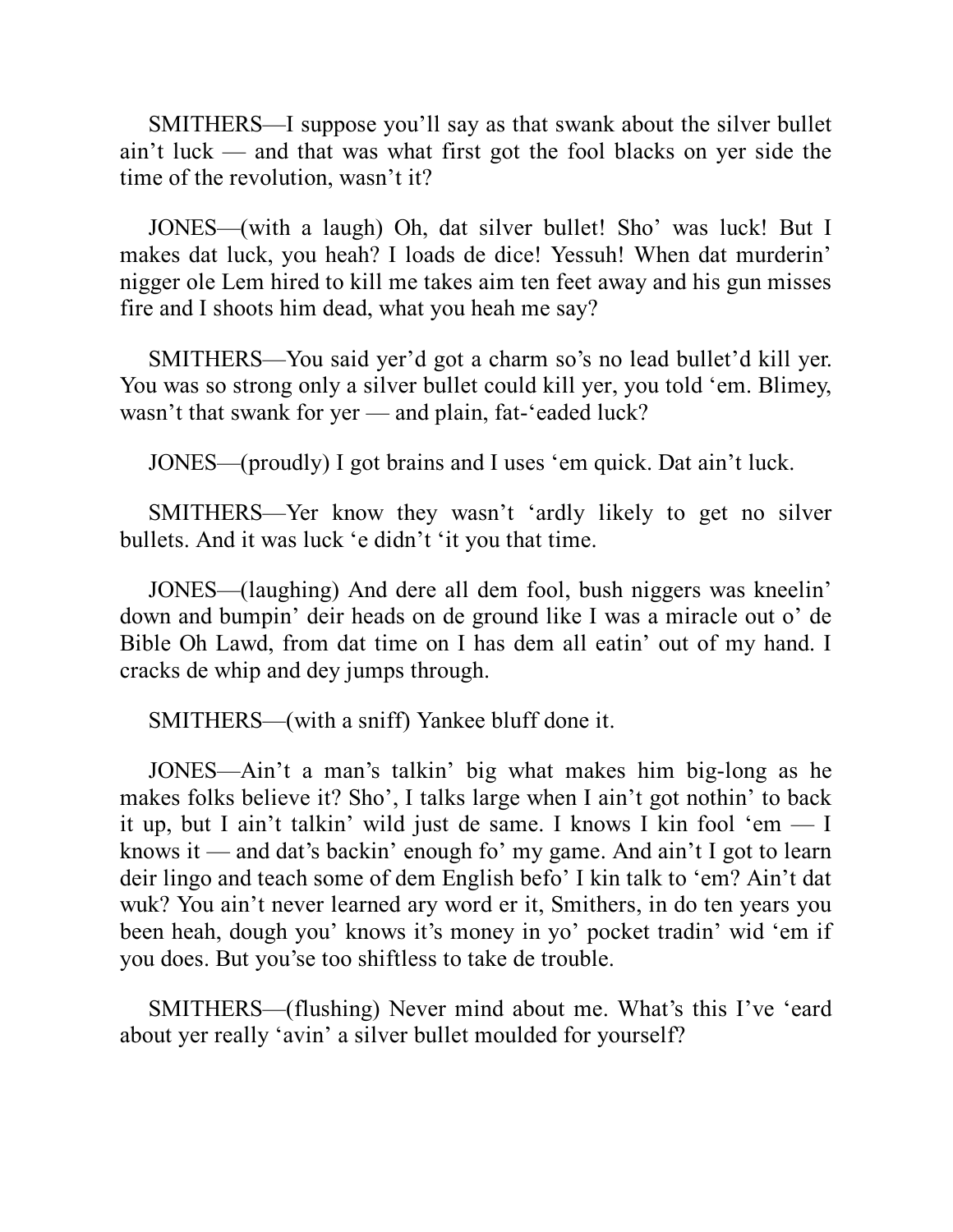JONES—It's playin' out my bluff. I has de silver bullet moulded and I tells 'em when do time comes I kills myself wid it. I tells 'em dat's 'cause I'm de on'y man in de world big enuff to git me. No use'n deir tryin'. And dey falls down and bumps deir heads. (He laughs.) I does dat so's I kin take a walk in peace widout no jealous nigger gunnin' at me from behind de trees.

SMITHERS—(astonished) Then you 'ad it made — 'onest?

JONES—Sho' did. Heah she he. (He takes out his revolver, breaks it, and takes the silver bullet out of one chamber.) Five lead an' dis silver baby at de last. Don't she shine pretty? (He holds it in his hand, looking at it admiringly, as if strangely fascinated.)

SMITHERS—Let me see. (reaches out his hand for it) JONES— (harshly) Keep yo' hands whar dey b'long, white man. (He replaces it in the chamber and puts the revolver back on his hip.) SMITHERS— (snarling) Gawd Nimey! Mink I'm a bleedin' thief, you would.

JONES — No, 'tain't dat. I knows you 'se scared to steal from me. On'y I ain't 'lowin' nary body to touch dis baby. She's my rabbit's foot.

SMITHERS—(sneering) A bloomin' charm, wot? (venomously) Well, you'll need all the bloody charms you 'as before long, s' 'elp me!

JONES—(judicially) Oh, I'se good for six months yit 'fore dey gits sick o' my game. Den, when I sees trouble comin', I makes my getaway.

SMITHERS—Ho! You got it all planned, ain't yer?

JONES—I ain't no fool. I knows dis Emperor's time is sho't. Dat why I make hay when de sun shine. Was you thinkin' I'se aimin' to hold down dis job for life? No, suh! What good is gittin' money if you stays back in dis raggedy country? I wants action when I spends. And when I sees dese niggers gittin' up deir nerve to tu'n me out, and I'se got all de money in sight, I resigns on de spot and beats it quick.

SMITHERS—Where to?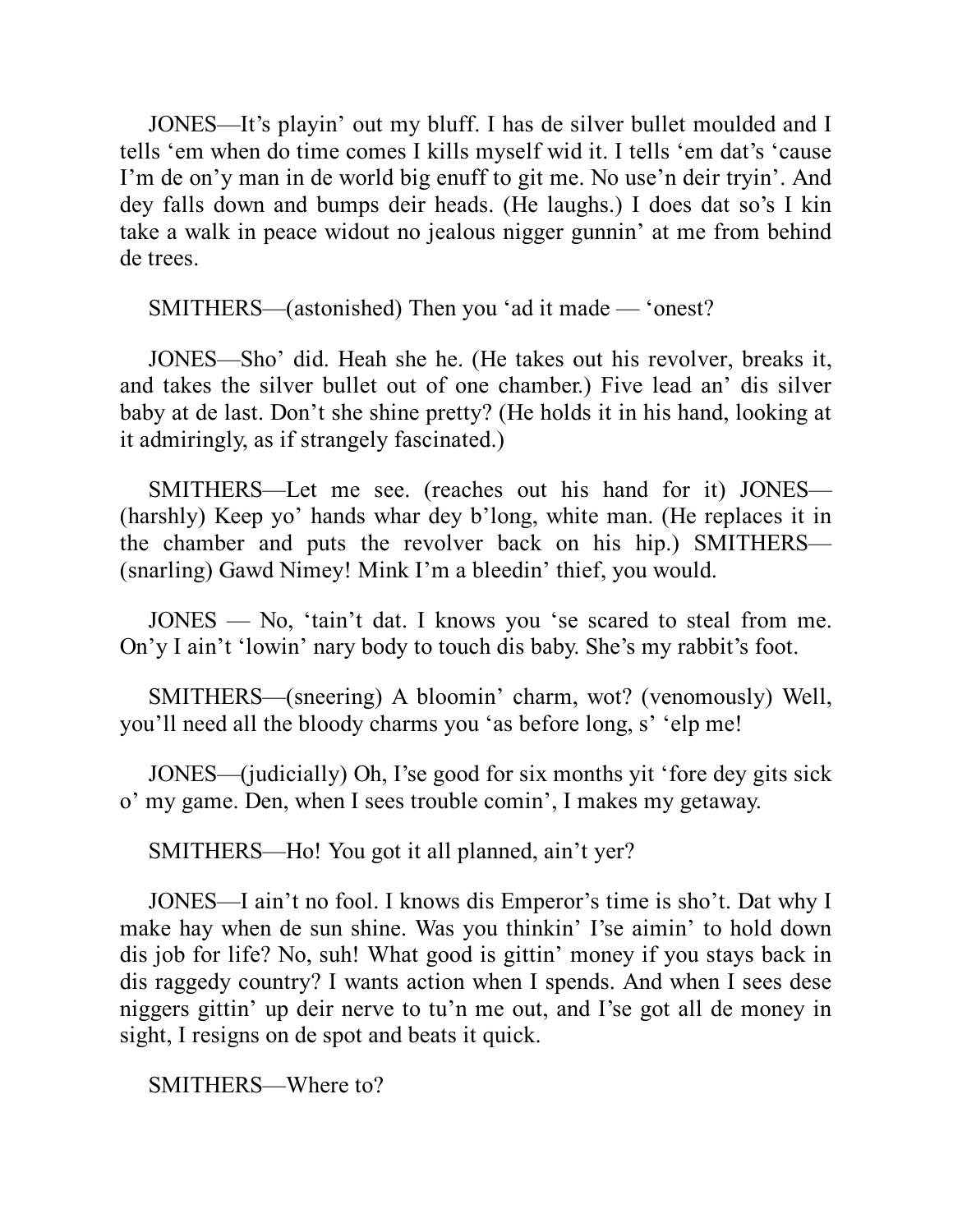JONES—None o' yo' business.

SMITHERS—Not back to the bloody States, I'll lay my oath.

JONES—(suspiciously) Why don't I? (then with an easy laugh) You mean 'count of dat story 'bout me breakin' from jail back dere? Dat's all talk.

SMITHERS—(skeptically) Ho, yes!

JONES—(sharply) You ain't 'sinuatin' I'se a liar, is you?

SMITHERS—(hastily) No, Gawd strike me! I was only thinkin' o' the bloody lies you told the blacks 'ere about killin' white men in the States.

JONES—(angered) How come dey're lies?

SMITHERS—You'd 'ave been in jail, if you 'ad, wouldn't yer then? (with venom) And from what I've 'eard, it ain't 'ealthy for a black to kill a white man in the States. They burns 'em in oil, don't they?

JONES—(with cool deadliness) You mean lynchin' 'd scare me? Well, I tells you, Smithers, maybe I does kill one white man back dere, Maybe I does. And maybe I kills another right heah 'fore long if he don't look out.

SMITHERS—(trying to force a laugh) I was on'y spoofin' yer. Can't yer take a joke? And you was just sayin' you'd never ken in jail.

JONES—(in the same tone—slightly boastful) Maybe I goes to jail dere for gettin' in an argument wid razors ovah a crap game. Maybe I gits twenty years when dat colored man die. Maybe I gits in 'nother argument wid de prison guard was overseer ovah us when we're wukin' de roads. Maybe he hits me wid a whip and I splits his head wid a shovel and runs away and files de chain off my leg and gits away safe. Maybe I does all dat an' maybe I don't. It's a story I tells you so's you knows I'se de kind of man dat if you evah repeats one words of it, I ends yo' stealin' on dis yearth mighty damn quick!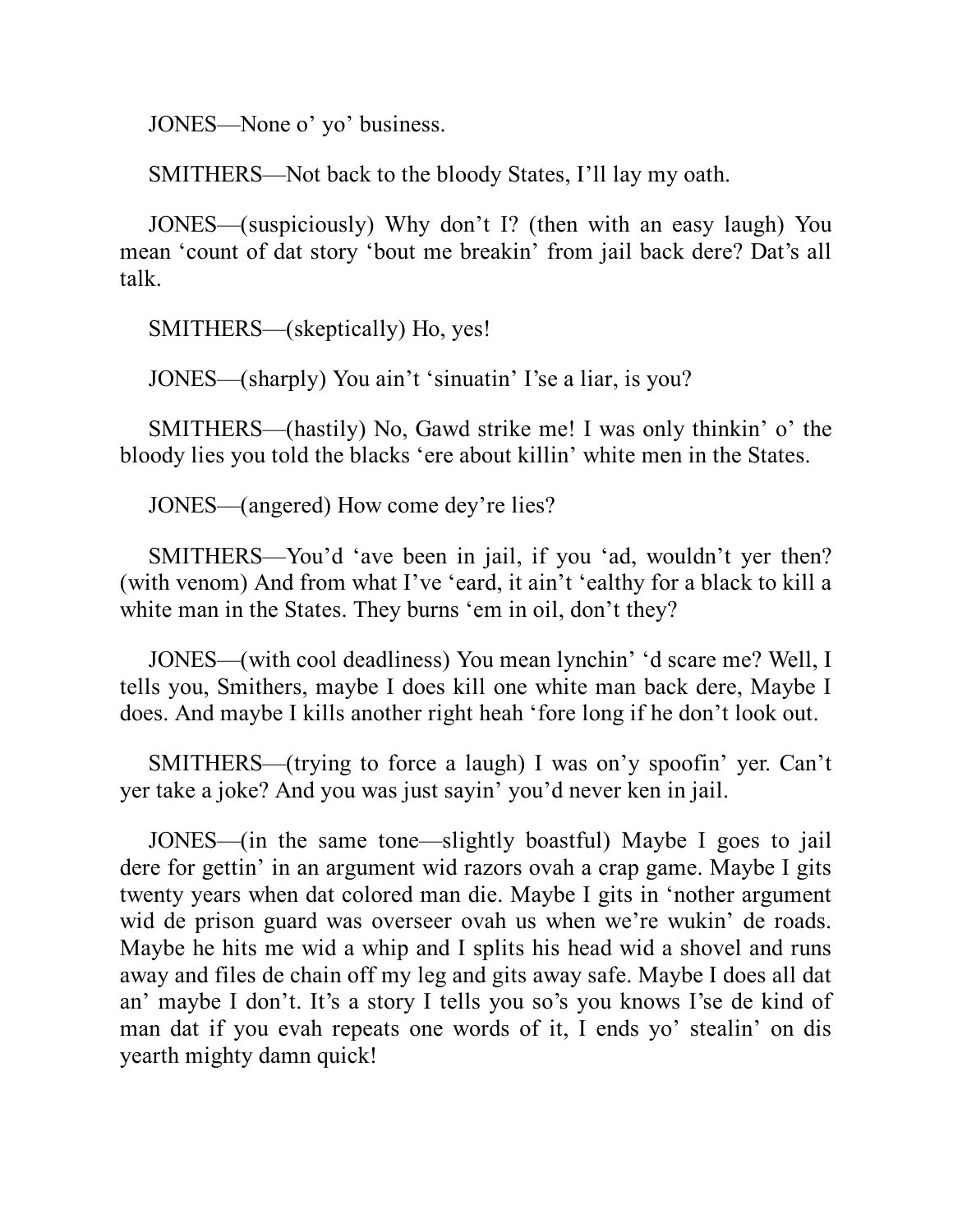SMITHERS—(terrified) Think I'd peach on yer? Not me! Ain't I always been yer friend?

JONES—(suddenly relaxing) Sho' you has — and you better be.

SMITHERS—(recovering his composure—and with it his malice) And just to show yer I'm yer friend, I'll tell yer that bit o' news I was goin' to.

JONES—Go ahead! Shoot de piece. Must be bad news from de happy way you look.

SMITHERS—(warningly) Maybe it's gettin' time for you to resign with that bloomin' silver bullet, wot? (He finishes with a mocking grin.) JONES—(puzzled) What's dat you say? Talk plain.

SMITHERS—Ain't noticed any of the guards or servants about the place today, I 'aven't.

JONES—(carelessly) Dey're all out in de garden sleepin' under de trees. When I sleeps, dey sneaks a sleep, too, and I pretends I never suspicions it. All I got to do is to ring de bell and dey come flyin', makin' a bluff dey was wukin' all de time.

SMITHERS—(in the same mocking tone) Ring the bell now an' you'll bloody well see what I means.

JONES—(startled to alertness, but preserving the same careless tone) Sho' I rings. (He reaches below the throne and pulls out a big, common dinner bell which is painted the same vivid scarlet as the throne. He rings this vigorously—then stops to listen. Then he goes to both doors, rings again, and looks out.) SMITHERS—(watching him with malicious satisfaction, after a pause—mockingly) The bloody ship is sinkin' an' the bleedin' rats 'as slung their 'ooks.

JONES—(in a sudden fit of anger flings the bell clattering into a corner) Low-flung, woods' niggers! (then catching Smither's eye on him, he controls himself and suddenly bursts into a low chuckling laugh.) Reckon I overplays my hand dis once! A man can't take de pot on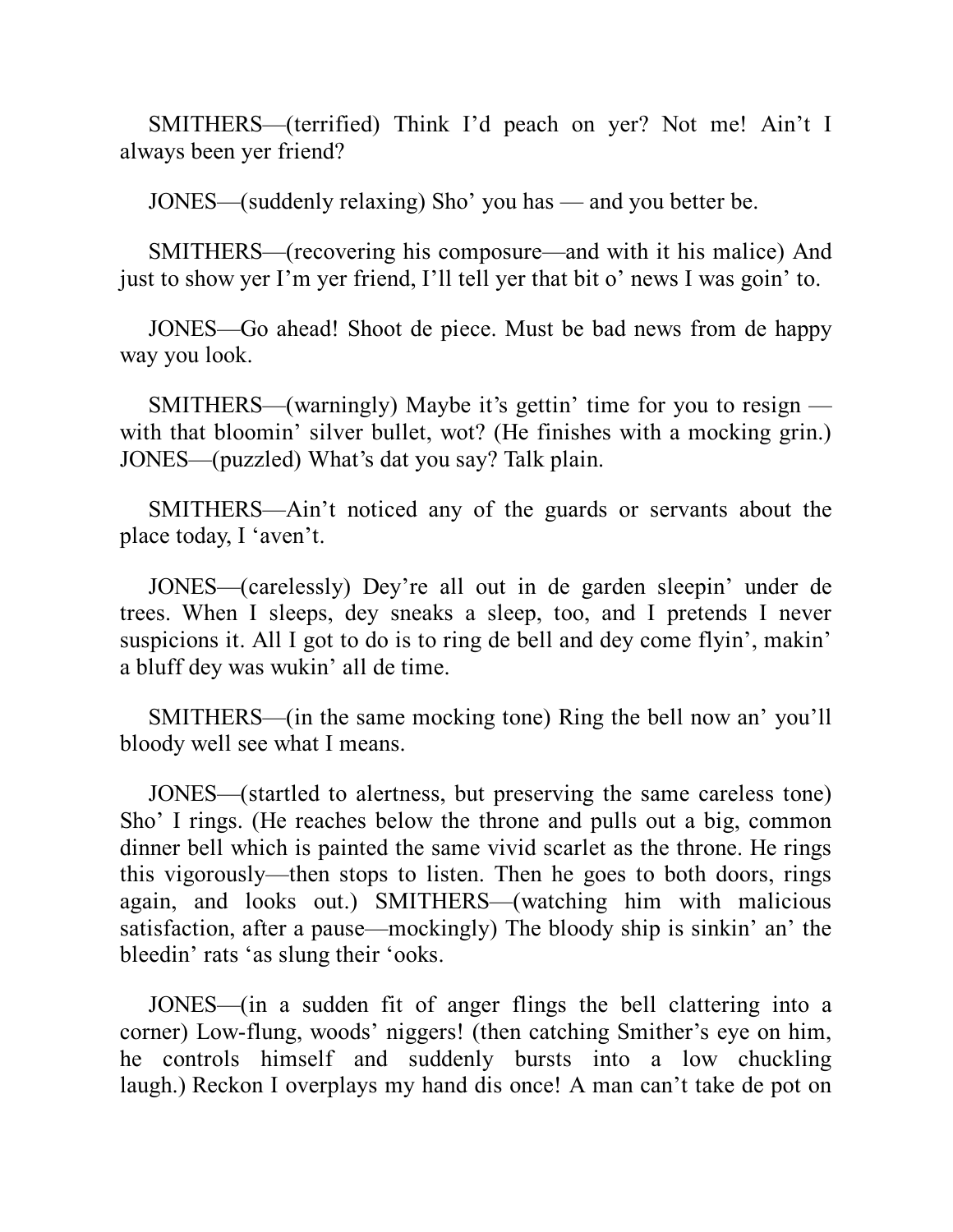a bob-tailed flush all de time. Was I sayin' I'd sit in six months mo'? Well, I'se changed my mind den. I cashes in and resigns de job of Emperor right dis minute.

SMITHERS—(with real admiration) Blimey, but you're a cool bird, and no mistake.

JONES—No use'n fussin'. When I knows de game's up I kisses it goodbye widout no long waits. Dey've all run off to de hills, ain't dey?

SMITHERS—Yes—every bleedin' man jack of 'em.

JONES—Den de revolution is at de post. And de Emperor better git his feet smokin' up de trail. (He starts for the door in rear.) SMITHERS— Goin' out to look for your 'orse? Yer won't find any. They steals the 'orses first thing. Mine was gone when I went for 'im this mornin'. That's wot first give me a suspicion of wot was up.

JONES—(alarmed for a second, scratches his head, then philosophically) Well, den I hoofs it. Feet, do yo' duty! (He pulls out a gold watch and looks at it.) Three-thuty. Sundown's at six-thuty or dereabouts. (Puts his watch back —with cool confidence) I got plenty o' time to make it easy.

SMITHERS—Don't be so bloomin' sure of it. They'll be after you 'ot and 'eavy. Ole Lem is at the bottom o' this business an' 'e 'ates you like 'ell. 'E'd rather do for you than eat 'is dinner, 'e would!

JONES—(scornfully) Dat fool no-count nigger! Does you think I'se scared o'him? I stands him on his thick head more'n once befo' dis, and I does it again if he come in my way—(fiercely) And dis time I leave him a dead nigger fo' sho'!

SMITHERS—You'll 'ave to cut through the big forest — an' these blacks 'ere can sniff and follow a trail in the dark like 'ounds. You'd 'ave to 'ustle to get through that forest in twelve hours even if you knew all the bloomin' trails like a native.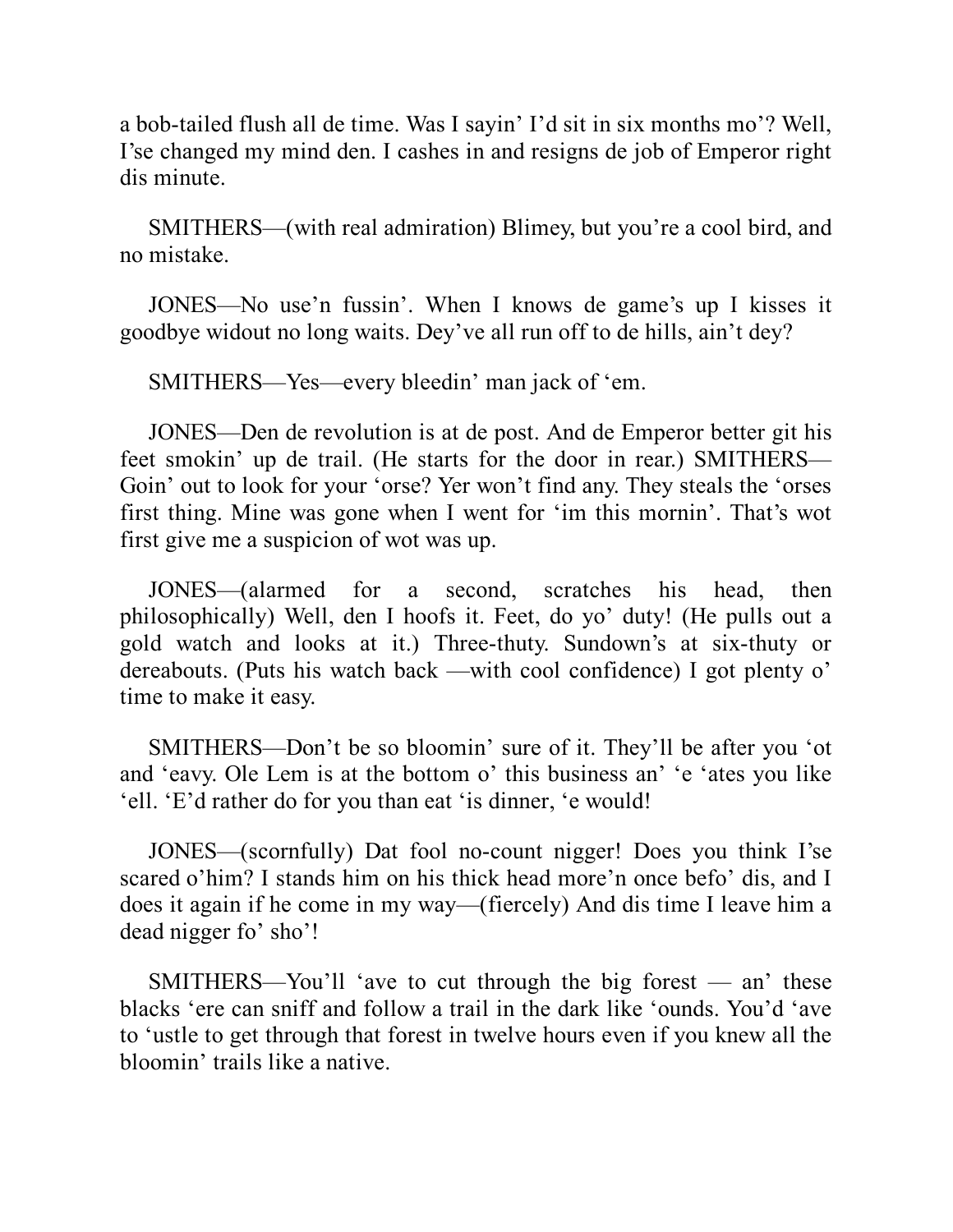JONES—(with indignant scorn) Look-a-heah, white man! Does you think I'se a natural bo'n fool? Give me credit fo' havih' some sense, fo' Lawd's sake! Don't you s'pose I'se looked ahead and made sho' of all de chances? I'se gone out in dat big forest, pretendin' to hunt, so many times dat I knows it high an' low like a book. I could go through on dem trails wid my eyes shut. (with great contempt) Think dese ig'nerent bush niggers dat ain't got brains enuff to know deir own names even can catch Brutus Jones? Huh, I s'pects not! Not on yo' life! why, man, de white men went after me wid bloodhounds where I come from an' I jes' laughs at 'em. It's a shame to fool dese black trash around heah, dey're so easy. You watch me, man'. I'll make dem look sick, I will. I'll be 'cross de plain to de edge of de forest by time dark comes. Once in de woods in de night, dey got a swell chance o' findin' dis baby! Dawn tomorrow I'll be out at de oder side and on de coast whar dat French gunboat is stayin'. She picks me up, take me to the Martinique when she go dar, and dere I is safe wid a mighty big bankroll in my jeans. It's easy as rollin' off a log.

SMITHERS—(maliciously) But s'posin' somethin' 'appens wrong an' they do nab yer?

JONES—(decisively) Dey don't—dat's de answer.

SMITHERS—But, just for argyment's sake—what'd you do?

JONES—(frowning) I'se got five lead bullets in dis gun good enuff fo' common bush niggers—and after dat I got de silver bullet left to cheat 'em out o'gittin' me.

SMITHERS—(jeeringly) Ho, I was fergettin' that silver bullet. You'll bump yourself orf in style, won't yer? Blimey!

JONES—(gloomily) You kin bet yo' whole roll on one thing, white man. Dis baby plays out his string to de end and when he quits, he quits wid a bang de way he ought. Silver bullet ain't none too good for him when he go, dat's a fac' I—(then shaking off his nervousness—with a confident laugh) Sho'! what is I talkin' about? Ain't come to dat yit and I never will — not wid trash niggers like dese yere. (boastfully) Silver bullet bring me luck anyway. I kin outguess, outrun, outfight, an' outplay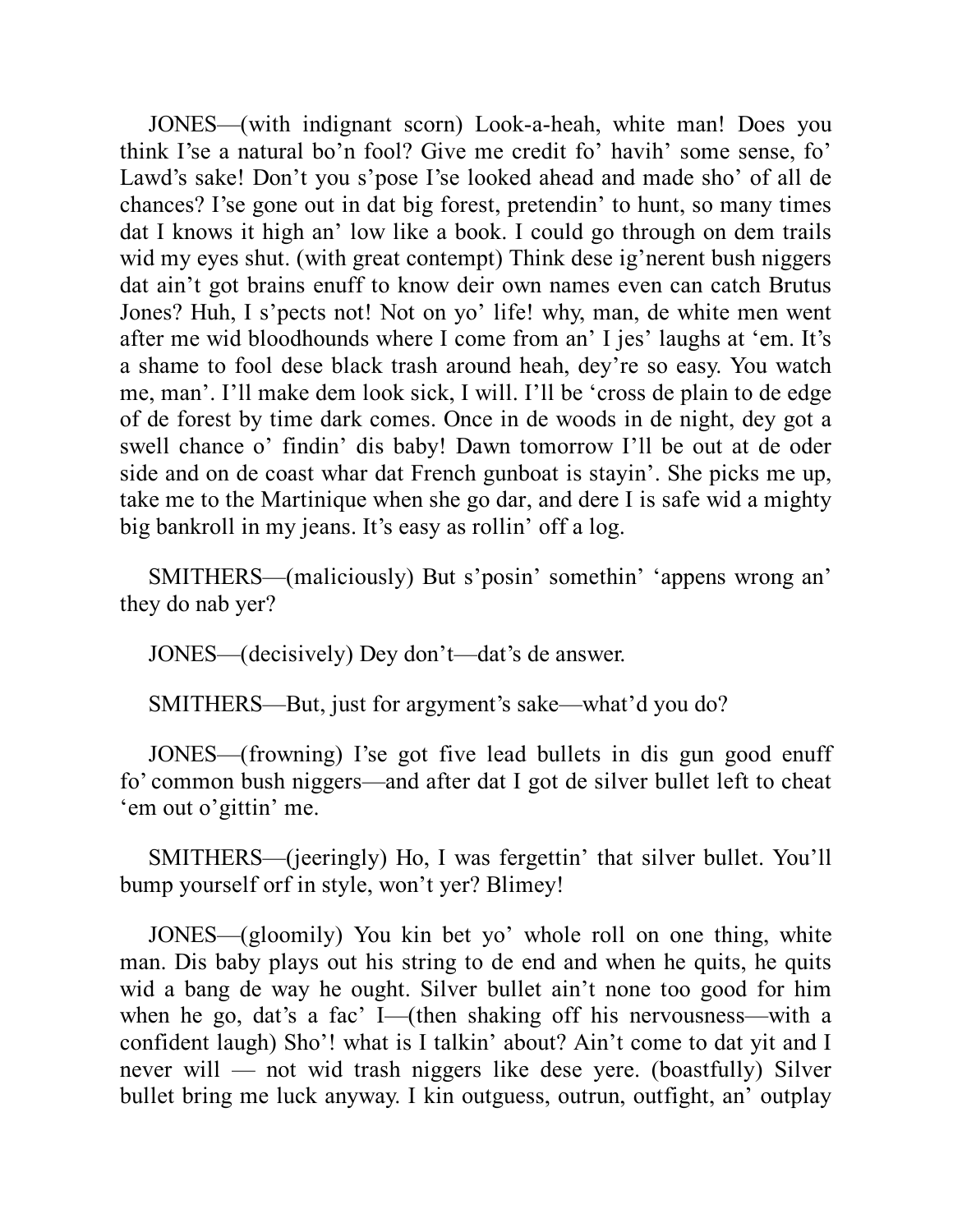de whole lot o' dem all ovah de board any time o' de day er night! You watch me! (From the distant hills comes the faint, steady thump of a tomtom, low and vibrating. It starts at a rate exactly corresponding to normal pulse beat—72 to the minute—and continues at a gradually accelerated rate from this point uninterruptedly to the very end of the play. Jones starts at the sound. A strange look of apprehension creeps into his face for a moment as he listens. Then he asks, with an attempt to regain his most casual manner.) What's dat drum beatin' fo'?

SMITHERS—(with a mean grin) For you. That means the bleedin' ceremony 'as started. I've 'eard it before and I knows.

JONES—Cer'mony? What cer'mony?

SMITHERS—The blacks is 'oldin' a bloody meetin', 'avin' a war dance, gettin' their courage worked up b'fore they starts after you.

JONES—Let dem! Dey'll sho' need it!

SMITHERS—And they're there 'oldin' their 'eathen religious service —makin'no end of devil spells and charms to 'elp 'em against your silver bullet.

(He guffaws loudly.) Blimey, but they're balmy as 'ell!

JONES—(a tiny bit awed and shaken in spite of himself) Huh! Takes more'n dat to scare dis chicken!

SMITHERS—(scenting the other's feeling—maliciously) Ternight when it's pitch black in the forest, they'll 'ave their pet devils and ghosts 'oundin' after you. You'll find yer bloody 'air 'll be standin' on end before termorrow mornin'. (seriously) It's a bleedin' queer place, that stinkin' forest, even in daylight. Yer don't know what might 'appen in there, it's that rotten still. Always sends the cold shivers down my back minute I gets in it.

JONES—(with a contemptuous sniff) I ain't no chicken-liver like you is. Trees an' me, we' se friends, and dar's a full moon comin' bring me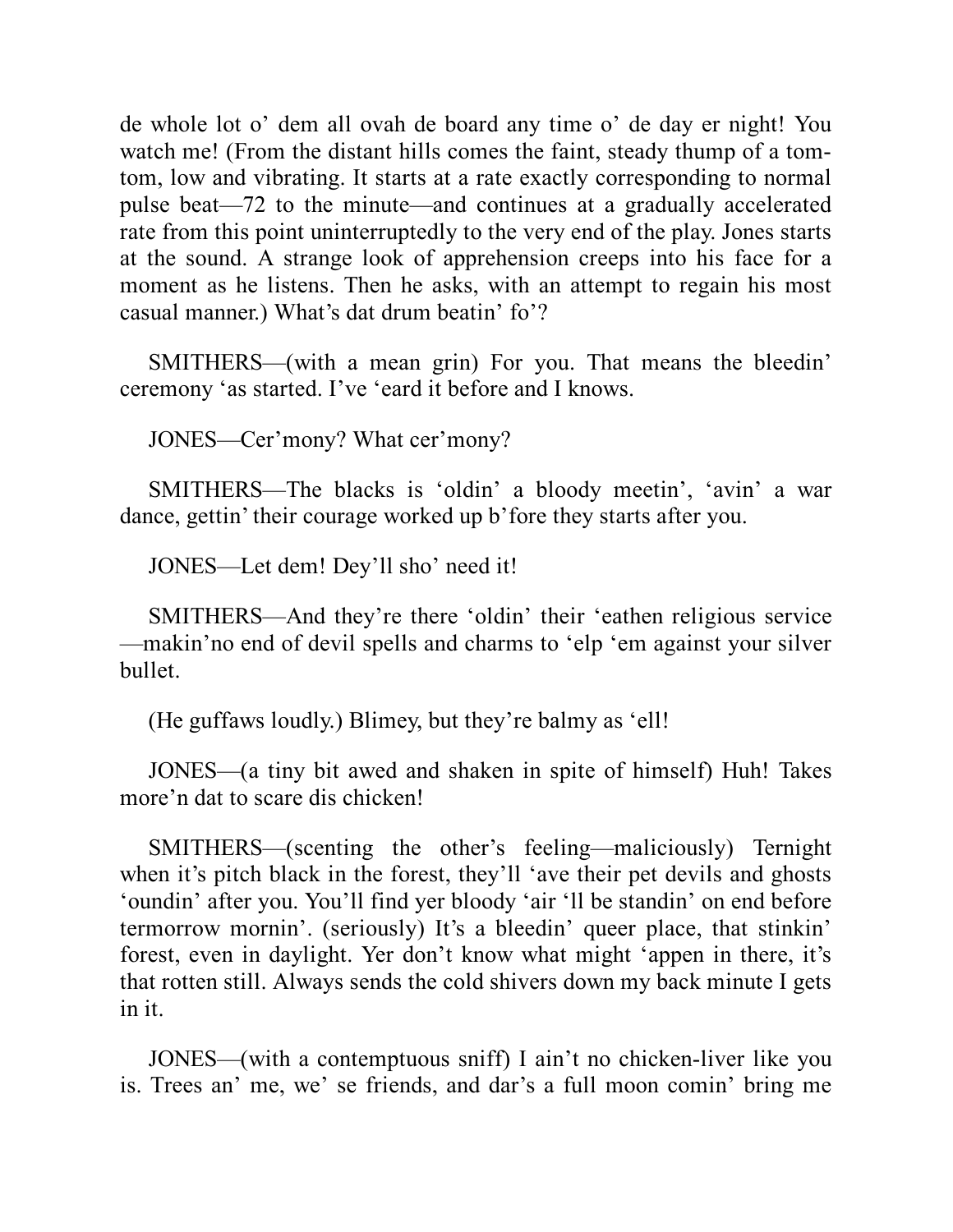light. And let dem po' niggers make all de fool spells dey'se a min' to. Does yo' s'pect I'se silly, enuff to b'lieve in ghosts an' ha'nts an' all dat ole woman's talk? G'long, white man! You ain't talkin' to me.

(with a chuckle) Doesn't you know dey's got to do wid a man was member in good standin' o' de Baptist Church? Sho' I was dat when I was porter on de Pullmans, befo' I gits into my little trouble. Let dem try deir heathen tricks. De Baptist Church done pertect me and land dem all in hell. (then with more confident satisfaction) And I'se got little silver bullet o' my own, don't forgits.

SMITHERS—Ho! You 'aven't give much 'eed to your Baptist Church since you been down 'ere. I've 'card myself you 'ad turned yer coat an'was takin' up with their blarsted witch-docters, or whatever the 'ell yer calls the swine.

JONES—(vehemently) I pretends to! Sho' I pretends! Dat's part o' my game from de fust. If I finds out dem niggers believes dat black is white, den I yells it out louder 'n deir loudest. It don't git me nothin' to do missionary work for de Baptist Church. I'se after de coin, an' I lays my Jesus on de shelf for de time hem'. (stops abruptly to look at his watch alertly) But I ain't got de time to waste no more fool talk wid you. I'se gwine away from heah dis secon'. (He reaches in under the throne and pulls out an expensive Panama hat with a bright multi-colored band and sets it jauntily on his head.) So long, white man! (with a grin) See you in jail sometime, maybe!

SMITHERS—Not me, you won't. Well, I wouldn't be in yer bloody boots for no bloomin' money, but 'ere's wishin' yer luck just the same.

JONES—(contemptuously) You're de frightenedest man evah I see! I tells you I'se safe's 'f I was in New York City. It takes dem niggers from now to dark to git up de nerve to start somethin'. By dat time, I'se got a head start dey never kotch up wid.

SMITHERS—(maliciously) Give my regards to any ghosts yer meets up with.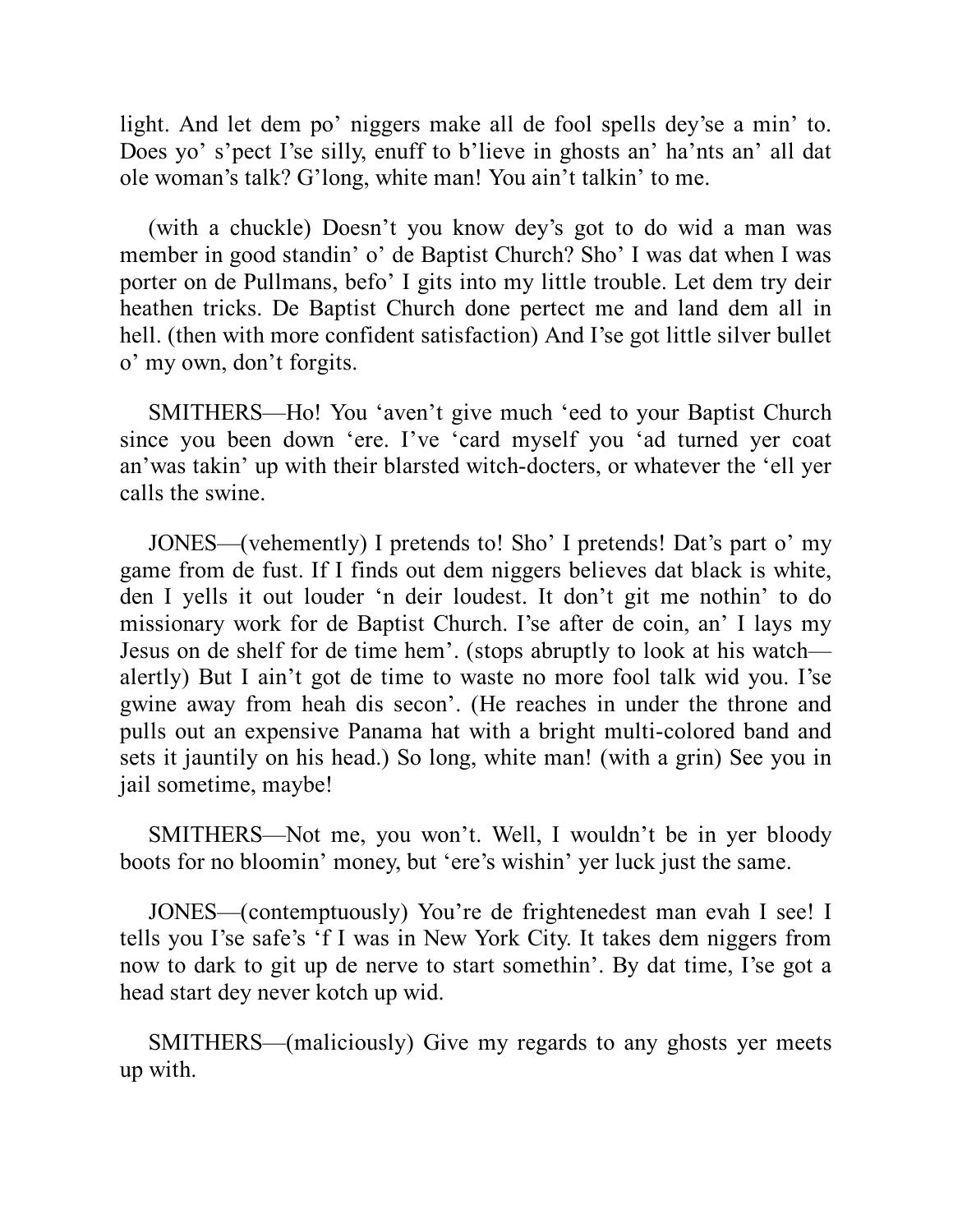JONES—(grinning) If dat ghost got money, I'll tell him never ha'nt you less'n he wants to lose it.

SMITHERS—(flattered) Garn! (then curiously) Ain't yer takin' no luggage with yer?

JONES — I travels light when I wants to move fast. And I got tinned grub buried on de edge o' de forest. (boastfully) Now say dat I don't look ahead an'use my brains! (with a wide, liberal gesture) I will all dat's left in de palace to you — and you better grab all you kin sneak away wid befo' dey gits here.

SMITHERS—(gratefully) Righto—and thanks ter yer. (as Jones walks toward the door in rear—cautioningly) Say! Look 'ere, you am't goin' out that way, are yer?

JONES—Does you think I'd slink out de back door like a common nigger? I'se Emperor yit, ain't I? And de Emperor Jones leaves de way he comes, and dat black trash don't dare stop him — not yit, leastways. (He stops for a moment in the doorway, listening to the far-off but insistent beat of the tom-tom.) Listen to dat roll-call, will you? Must be mighty big drum carry dat far. (then with a laugh) Well, if dey ain't no whole brass band to see me off, I sho' got de drum part of it. So long, white man. (He puts his hands in his pockets and with studied carelessness, whistling a tune, he saunters out of the doorway and off to the left.)

SMITHERS—(looks after him with a puzzled admiration) 'E's got 'is bloomin' nerve with 'im, s'elp me! (then angrily) Ho-the bleedin' nigger —puttin' an 'is bloody airs! I 'opes they nabs 'im an' gives 'im what's what!

(Curtain)

#### **SCENE TWO**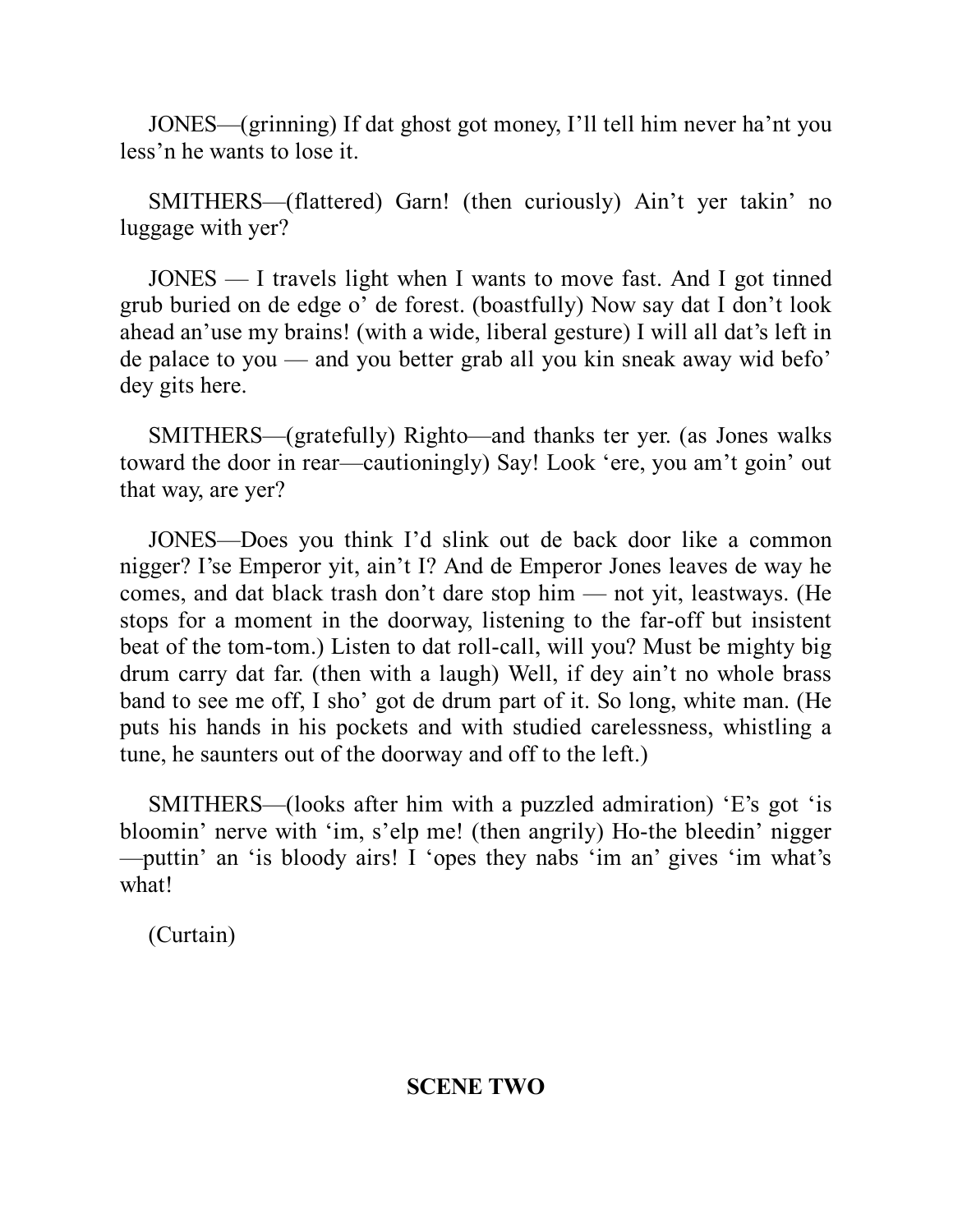The end of the plain where the Great Forest begins. The foreground is sandy, level ground dotted by a few stones and clumps of stunted bushes cowering close against the earth to escape the buffeting of the trade wind. In the rear the forest is a wall of darkness dividing the world. Only when the eye becomes accustomed to the gloom can the outlines of separate trunks of the nearest trees be made out, enormous pillars of deeper blackness. A somber monotone of wind lost in the leaves moans in the air. Yet this sound serves but to intensify the impression of the forest's relentless immobility, to form a background throwing into relief its brooding, implacable silence.

Jones enters from the left, walking rapidly. He stops as he nears the edge of the forest, looks around him quickly, peering into the dark as if searching for some familiar landmark. Then, apparently satisfied that he is where he ought to be, he throws himself on the ground, dog-tired.

Well, heah I is. In de nick o' time, too! Little mo' an' it'd be blacker'n de ace of spades heah-abouts. (He pulls a bandana handkerchief from his hip pocket and mops off his perspiring face.) Sho'! Gimme air! I'se tuckered out sho' 'nuff.

Dat soft Emperor job ain't no trainin' for' a long hike ovah dat plain in de brilin'sun. (then with a chuckle) Cheah up, nigger, de worst is yet to come. (He lifts his head and stares at the forest. His chuckle peters out abruptly. In a tone of awe) My goodness, look at dem woods, will you? Dat no-count Smithers said dey'd be black an' he sho' called de turn. (Turning away from them quickly and looking down at his feet, he snatches at a chance to change the subject—solicitously.) Feet, you is holdin' up yo' end fine an' I sutinly hopes you ain't blisterin' none. It's time you git a rest. (He takes off his shoes, his eyes studiously avoiding the forest. He feels of the soles of his feet gingerly.) You is still in de pink—on'y a little mite feverish. Cool yo'selfs. Remember you done got a long journey yit befo' you. (He sits in a weary attitude, listening to the rhythmic beating of the tom-tom. He grumbles in a loud tone to cover up a growing uneasiness.) Bush niggers! Wonder dey wouldn' git sick o' beatin' dat drum. Sound louder, seem like. I wonder if dey's startin' after me? (He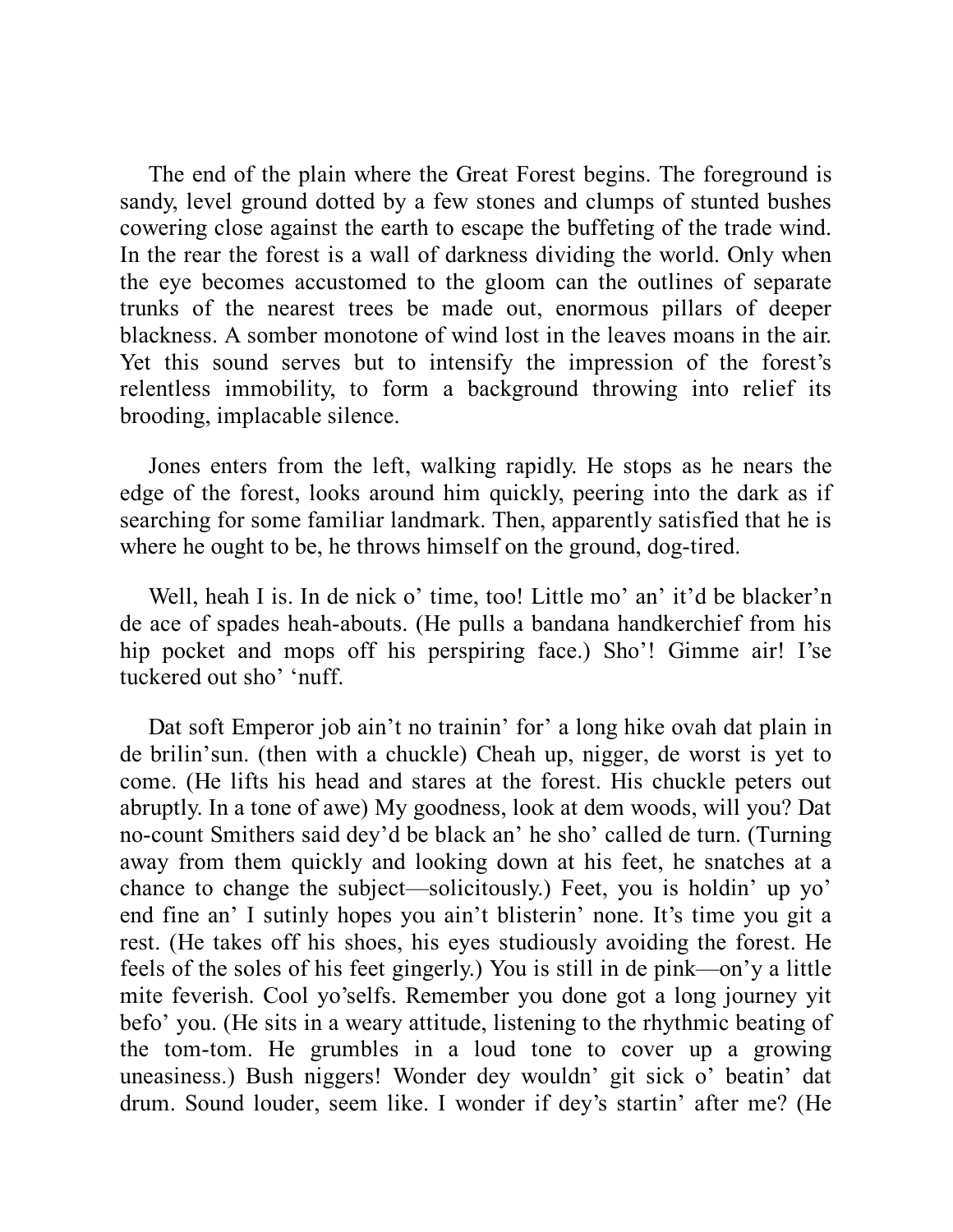scrambles to his feet, looking back across the plain.) Couldn't see dem now, nohow, if dey was hundred feet away. (then shaking himself like a wet dog to get rid of these depressing thoughts) Sho', dey's miles an' miles behind. What you gittin' fidgetty about? (But he sits down and begins to lace up his shoes in great haste, all the time muttering reassuringly.) You know what? Yo' belly is empty, dat's what's de matter wid you. Come time to eat! Wid nothin' but wind on yo' stumach, o' course you feels jiggedy. Well, we eats right heah an' now soon's I gits dese pesky shoes laced up. (He finishes lacing up his shoes.) Dere! Now le's see! (gets on his hands and knees and searches the ground around him with his eyes) White stone, white stone, where is you? (He sees the first white stone and crawls to it with satisfaction.) Heah you is! I knowed dis was de right place. Box of grub, come to me. (He turns over the stone and feels in under it—in a tone of dismay.) Ain't heah! Gorry, is I in de right place or isn't I? Dere's 'nother stone. Guess dat's it. (He scrambles to the next stone and turns it over.) Ain't heah, neither! Grub, whar is you? Ain't heah. Gorry, has I got to go hungry into dem woods — all de night? (While he is talking he scrambles from one stone to another, turning them over in frantic haste. Finally, he jumps to his feet excitedly.) Is I lost de place? Must have! But how dat happen when I was followin' de trail across de plain in broad daylight? (almost plaintively) I'se hungry, I is! I gotta git my feed. Whar's my strength gonna come from if I doesn't? Gorry, I gotta find dat grub high an' low somehow! Why it come dark so quick like dat? Can't see nothin'. (He scratches a match on his trousers and peers about him. The rate of the beat of the far-off tom-tom increases perceptibly as he does so. He mutters in a bewildered voice.) How come all dese white stones come heah when I only remembers one? (Suddenly, with a frightened gasp, he flings the match on the ground and stamps on it.) Nigger, is you gone crazy mad? Is you lightin' matches to show dem whar you is? Fo' Lawd's sake, use yo' haid. Gorry, I'se got to be careful! (He stares at the plain behind him apprehensively, his hand on his revolver.) But how come all dese white stones? And whar's dat tin box o' grub I hid all wrapped up in oil cloth? (While his back is turned, the Little Formless Fears creep out from the deeper blackness of the forest. They are black, shapeless, only their glittering little eyes can be seen. If they have any describable form at all it is that of a grubworm about the size of a creeping child. They move noiselessly, but with deliberate, painful effort, striving to raise themselves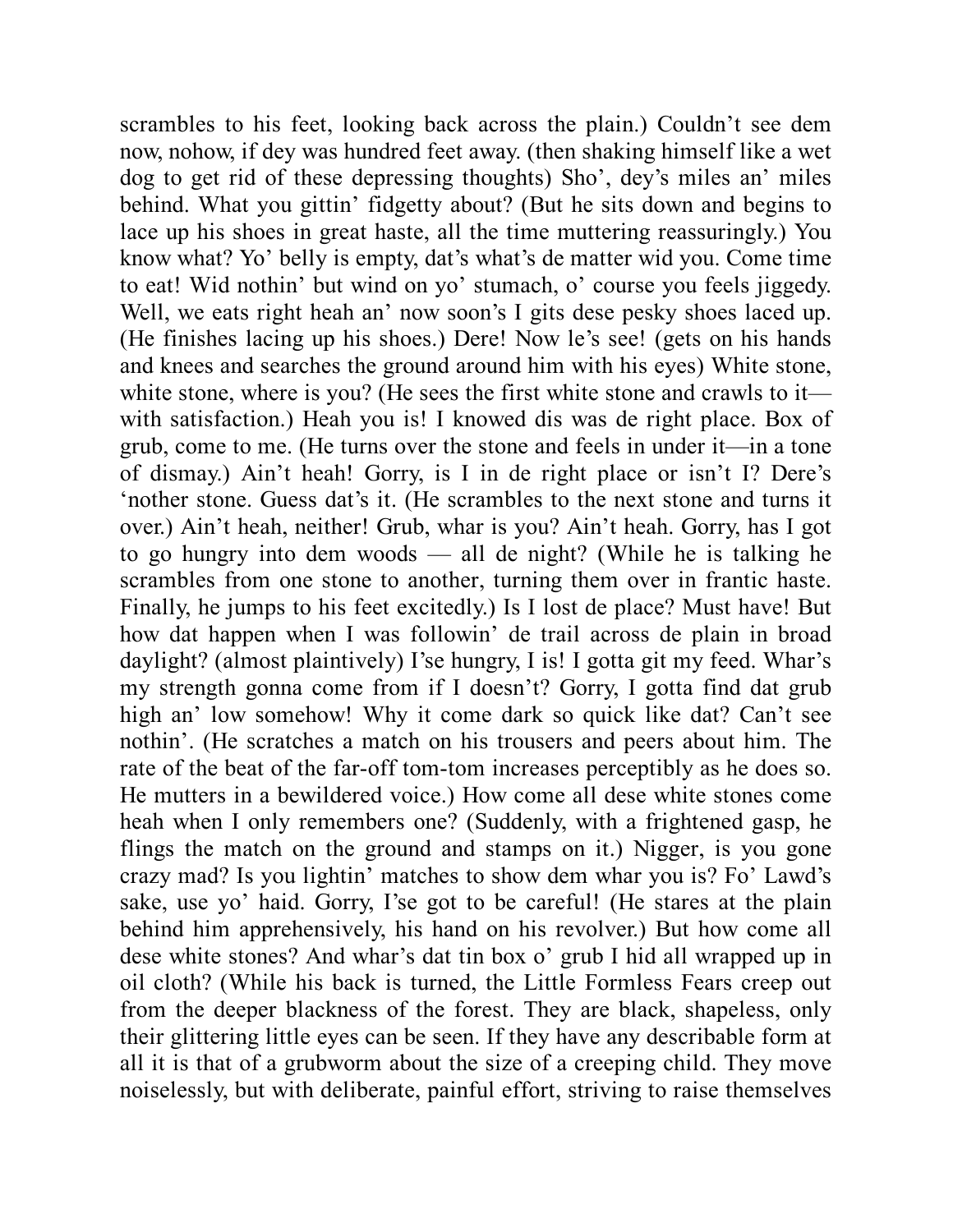on end, failing and sinking prone again. Jones turns about to face the forest. He stares up at the tops of the trees, seeking vainly to discover his whereabouts by their conformation.) Can't tell nothin' from dem trees! Gorry, nothin' 'round heah look like I evah seed it befo'. I'se done lost de place sho' 'nuff! (with mournful foreboding) It's mighty queer! It's mighty queer! (with sudden forced defiance—in an angry tone) Woods, is you tryin' to put somethin' ovah on me? (From the formless creatures on the ground in front of him comes a tiny gale of low mocking laughter like a rustling of leaves. They squirm upward toward him in twisted attitudes. Jones looks down, leaps backward with a yell of terror, yanking out his revolver as he does join a quavering voice.) What's dat? who's dar? What is you? Git away from me befo' I shoots you up! You don't? — (He fires. There is a flash, a loud report, then silence broken only by the far-off, quickened throb of the tom-tom. The formless creatures have scurried back into the forest. Jones remains fixed in his position, listening intently. The sound of the shot, the reassuring feel of the revolver in his hand, have somewhat restored his shaken nerve. He addresses himself with renewed confidence.) Dey're gone. Dat shot fix 'em. Dey was only little animals little wild pigs, I reckon. Dey've maybe rooted out yo' grub an' eat it. Sho', you fool nigger, what you think dey is  $-$  ha'nts? (excitedly) Gorry, you give de game away when you fire dat shot. Dem niggers heah dat fo' su'tin! Time you beat it in de woods widout no long waits. (He starts for the forest—hesitates before the plunge— then urging himself in with manful resolution.) Git in, nigger! What you skeered at? Ain't nothin' dere but de trees! Git in! (He plunges boldly into the forest.)

#### **SCENE THREE**

In the forest. The moon has just risen. Its beams, drifting through the canopy of leaves, make a barely perceptible, suffused, eerie glow. A dense low wall of underbrush and creepers is in the nearer foreground, fencing in a small triangular clearing. Beyond this is the massed blackness of the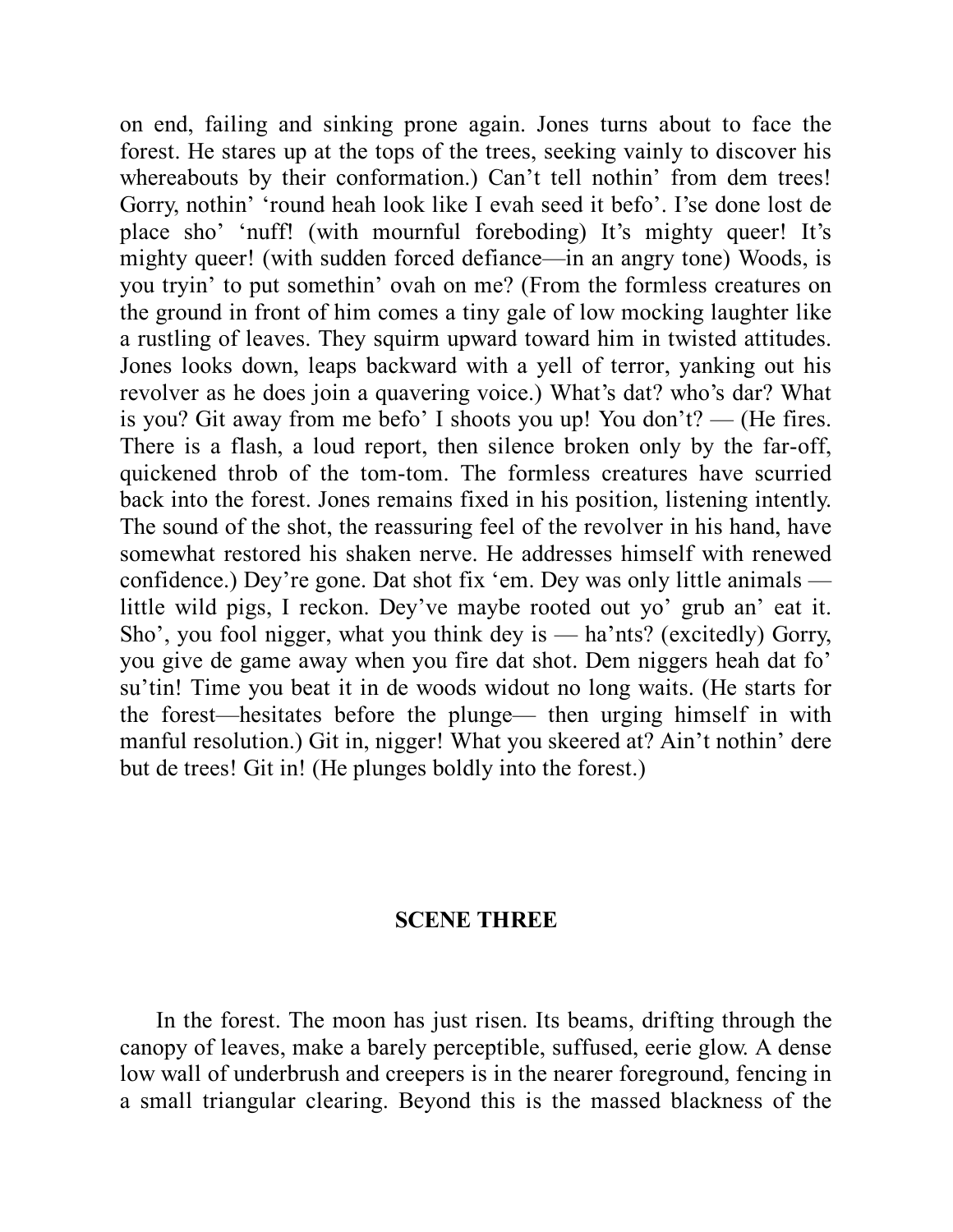forest like an encompassing barrier. A path is dimly discerned leading down to the clearing from left, rear, and winding away from it again toward the right. As the scene opens nothing can be distinctly made out. Except for the beating of the tom-tom, which is a trifle louder and quicker than in the previous scene, there is silence, broken every few seconds by a queer, clicking sound. Then gradually the figure of the negro, Jeff, can be discerned crouching on his haunches at the rear of the triangle. He is middle-aged, thin, brown in color, is dressed in a Pullman porter's uniform, cap, etc. He is throwing a pair of dice on the ground before him, picking them up, shaking them, casting them out with the regular, rigid, mechanical movements of an automaton. The heavy, plodding footsteps of someone approaching along the trail from the left are heard and Jones' voice, pitched in a slightly higher key and strained in a cheering effort to overcome its own tremors.

De moon's rizen. Does you heah dat, nigger? You gits more light from dis out.

No mo' buttin' yo' fool head agin' de trunks an' scratchin' de hide off yo' legs in de bushes. Now you sees whar yo'se gwine. So cheer up! From now on you has a snap. (He steps just to the rear of the triangular clearing and mops off his face on his sleeve. He has lost his Panama hat. His face is scratched, his brilliant uniform shows several large rents.) what time's it gittin' to be, I wonder? I dassent light no match to find out. Phoo'. It's wa'm an' dats a fac'! (wearily) How long r been makin' tracks in dese woods? Must be hours an' hours. Seems like fo'evah! Yit can't be, when de moon's jes' riz. Dis am a long night fo' yo', yo' Majesty! (with a mournful chuckle) Majesty! Der ain't much majesty'bout dis baby now. (with attempted cheerfulness) Never min'. It's all part o'de game. Dis night come to an end like everything else. And when you gits dar safe and has dat bankroll in yo' hands you laughs at all dis. (He starts to whistle but checks himself abruptly.) What yo' whistlin' for, you po' dope! Want all de won' to heah you? (He stops talking to listen.) Heah dat ole drum! Sho' gits nearer from de sound. Dey're packin' it along wid 'em. Time fo' me to move.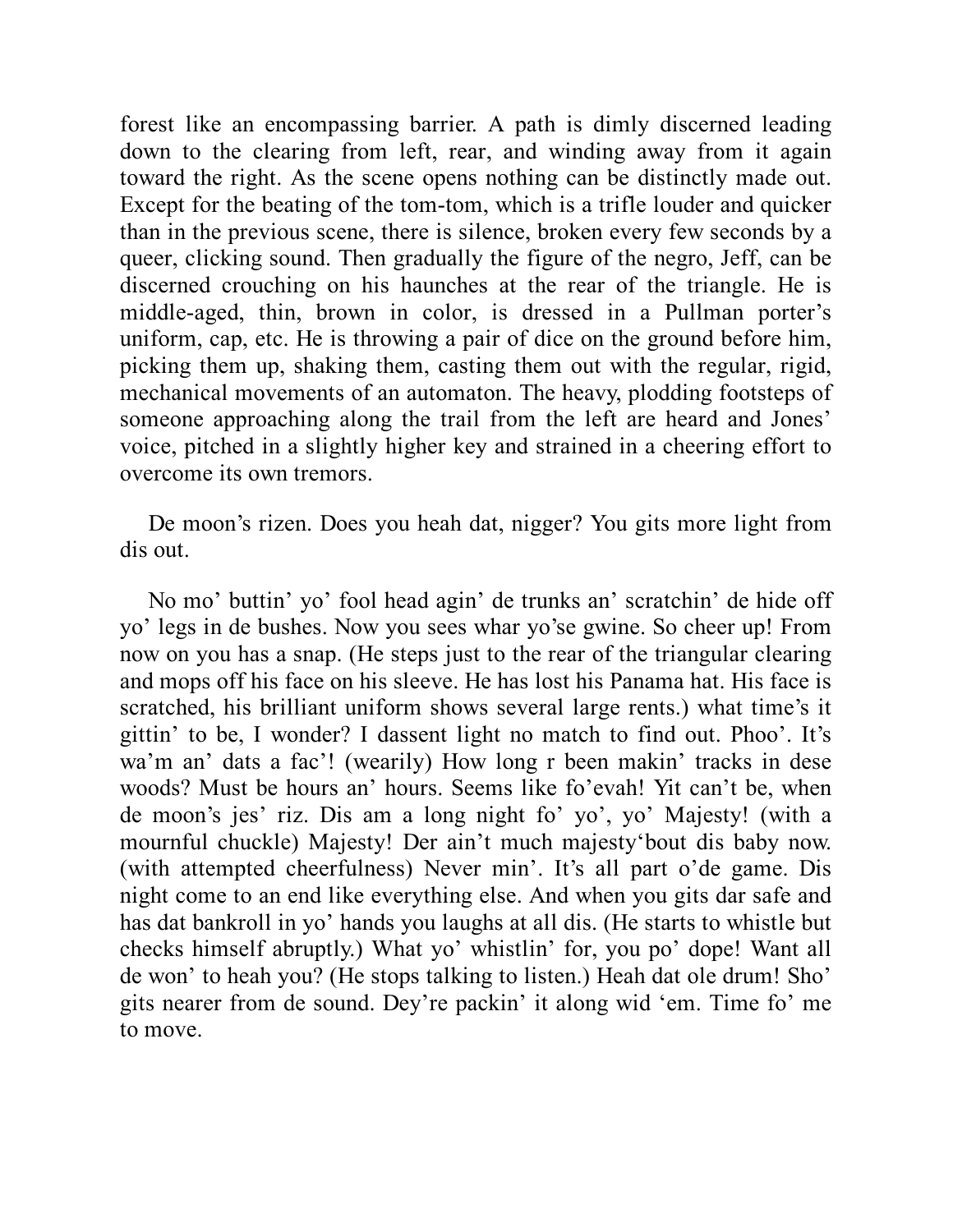(He takes a step forward, then stops—worriedly.) What's dat odder queer clicketty sound I heah? Den it is! Sound close! Sound like—sound like—Fo'God sake, sound like some nigger was shootin' crap! (frightenedly) I better beat it quick when I gits dem notions. (He walks quickly into the clear space—then stands transfixed as he sees Jeff in a terrified gasp.) Who dar? Who dat? Is dat you, Jeff? (starting toward the other, forgetful for a moment of his surroundings and really believing it is a living man that he sees—in a tone of happy relief) Jeff! I'se sho' mighty glad to see you! Dey tol' me you done died from dat razor cut I gives you. (stopping suddenly, bewilderedly) But how you come to be heah, nigger? (He stares fascinatedly at the other who continues his mechanical play with the dice. Jones' eyes begin to roll wildly. He stutters.) Ain't you gwine—look up—can't you speak to me? Is you—is you—a ha'nt?

(He jerks out his revolver in a frenzy of terrified rage.) Nigger, I kills you dead once. Has I got to kill you agin? You take it den. (He fires. When the smoke clears away Jeff has disappeared. Jones stands trembling—then with a certain reassurance.) He's gone, anyway. Ha'nt or no ha'nt, dat shot fix him.

(The beat of the far-off tom-tom is perceptibly louder and more rapid. Jones becomes conscious of it—with a start, looking back over his shoulder.) Dey's gittin' near! Dey'se comin' fast! And heah I is shootin' shots to let 'em know jes'whar I is. Oh, Gorry, I'se got to run. (Forgetting the path he plunges wildly into the underbrush in the rear and disappears in the shadow.)

#### **SCENE FOUR**

In the forest. A wide dirt road runs diagonally from right, front, to left, rear.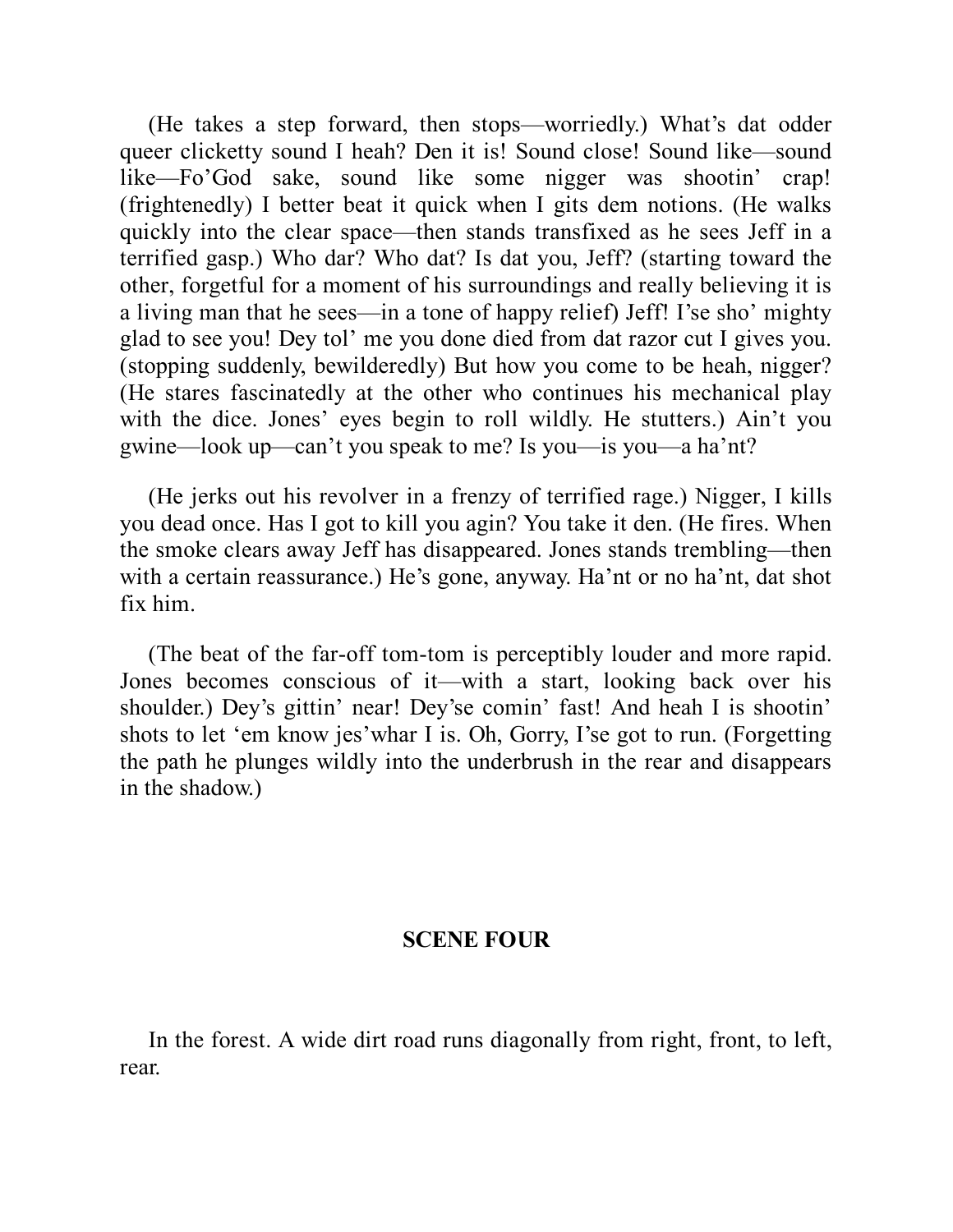Rising sheer on both sides the forest walls it in. The moon is now up. Under its light the road glimmers ghastly and unreal. It is as if the forest had stood aside momentarily to let the road pass through and accomplish its veiled purpose. This done, the forest will fold in upon itself again and the road will be no more. Jones stumbles in from the forest on the right. His uniform is ragged and torn. He looks about him with numbed surprise when he sees the road, his eyes blinking in the bright moonlight. He flops down exhaustedly and pants heavily for a while. Then with sudden anger

I'm meltin' wid heat! Runnin' an' runnin' an' runnin'! Damn dis heah coat! Like a strait jacket! (He tears off his coat and flings it away from him., revealing himself stripped to the waist.) Den! Dat's better! Now I kin breathe! (Looking down at his feet, the spurs catch his eye.) And to hell wid dese high-fangled spurs. Dey're what's been a-trippin' me up an' breakin' my neck. (He unstraps them and flings them away disgustedly.) Dere! I gits rid o' dem frippety Emperor trappin's an' I travels lighter. Lawd! I'se tired! (after a pause, listening to the insistent beat of the tomtom in the distance) I must 'a put some distance between myself an' dem —runnin' like dat—and yit—dat damn drum sound jes'de same—nearer, even. Well, I guess I a'most holds my lead anyhow. Dey won't never catch up. (with a sigh) If on'y my fool legs stands up. Oh, I'se sorry I evah went in for dis. Dat Emperor job is sho' hard to shake. (He looks around him suspiciously.) How'd dis road evah git heah? Good level road, too. I never remembers seein' it befo'. (shaking his head apprehensively) Dese woods is sho' full o' de queerest things at night. (with a sudden terror) Lawd God, don't let me see no more o' dem ha'nts! Dey gits my goat! (then trying to talk himself into confidence) Ha'nts! You fool nigger, dey ain't no such things! Don't de Baptist parson tell you dat many time? Is you civilized, or is you like dese ign'rent black niggers heah? Sho'! Dat was all in yo' own head. Wasn't nothin'dere. Wasn't no Jeff! Know what? You jus' get seem' dem things 'cause yo'belly's empty and you's sick wid hunger inside. Hunger 'fects yo' head and yo'eyes. Any fool know dat. (then pleading fervently) But bless God, I don't come across no more o' dem, whatever dey is! (then cautiously) Rest! Don't talk! Rest! You needs it. Den you gits on yo' way again. (looking at the moon) Night's half gone a'most. You hits de coast in de mawning! Den you'se all safe.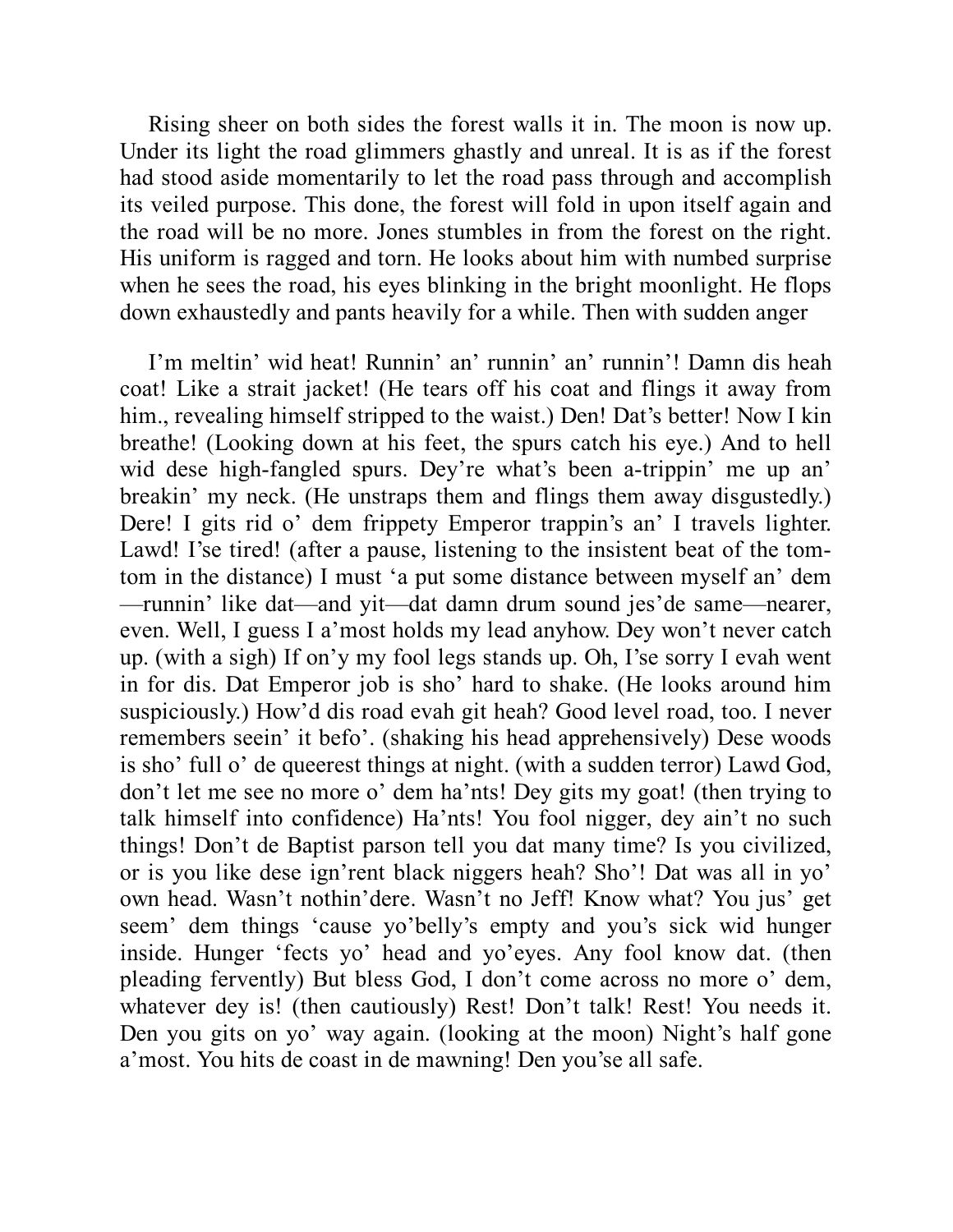(From the right forward a small gang of negroes enter. They are dressed in striped convict suits, their heads are shaven, one leg drags limpingly, shackled to a heavy ball and chain. Some carry picks, the others shovels. They are followed by a white man dressed in the uniform of a prison guard. A Winchester rifle is slung across his shoulders and he carries a heavy whip. At a signal from the guard they stop on the road opposite where Jones is sitting. Jones, who has been staring up at the sky, unmindful of their noiseless approach, suddenly looks down and sees them. His eyes pop out, he tries to get to his feet and fly, but sinks back, too numbed by fright to move. His voice catches in a choking prayer.) Lawd Jesus!

(The prison guard cracks his whip—noiselessly—andat that signal all the convicts start to work on the road. They swing their picks, they shovel, but not a sound comes from their labor. Their movements, like those of Jeff in the preceding scene, are those of automatons,—rigid, slow, and mechanical. The prison guard points sternly at Jones with his whip, motions him to take his place among the other shovellers. Jones gets to his feet in a hypnotized stupor. He mumbles subserviently.)

Yes, suh! Yes, suh! I'se comin'.

(As he shuffles, dragging one foot, over to his place, he curses under his breath with rage and hatred.)

God damn yo' soul, I gits even wid you yit, sometime.

(As if there were a shovel in his hands he goes through weary, mechanical gestures of digging up dirt, and throwing it to the roadside. Suddenly the guard approaches him angrily, threateningly. He raises his whip and lashes Jones viciously across the shoulders with it. Jones winces with pain and cowers abjectly. The guard turns his back on him and walks away contemptuously.

Instantly Jones straightens up. With arms upraised as if his shovel were a club in his hands he springs murderously at the unsuspecting guard. In the act of crashing down his shovel on the white man's skull, Jones suddenly becomes aware that his hands are empty. He cries despairingly.)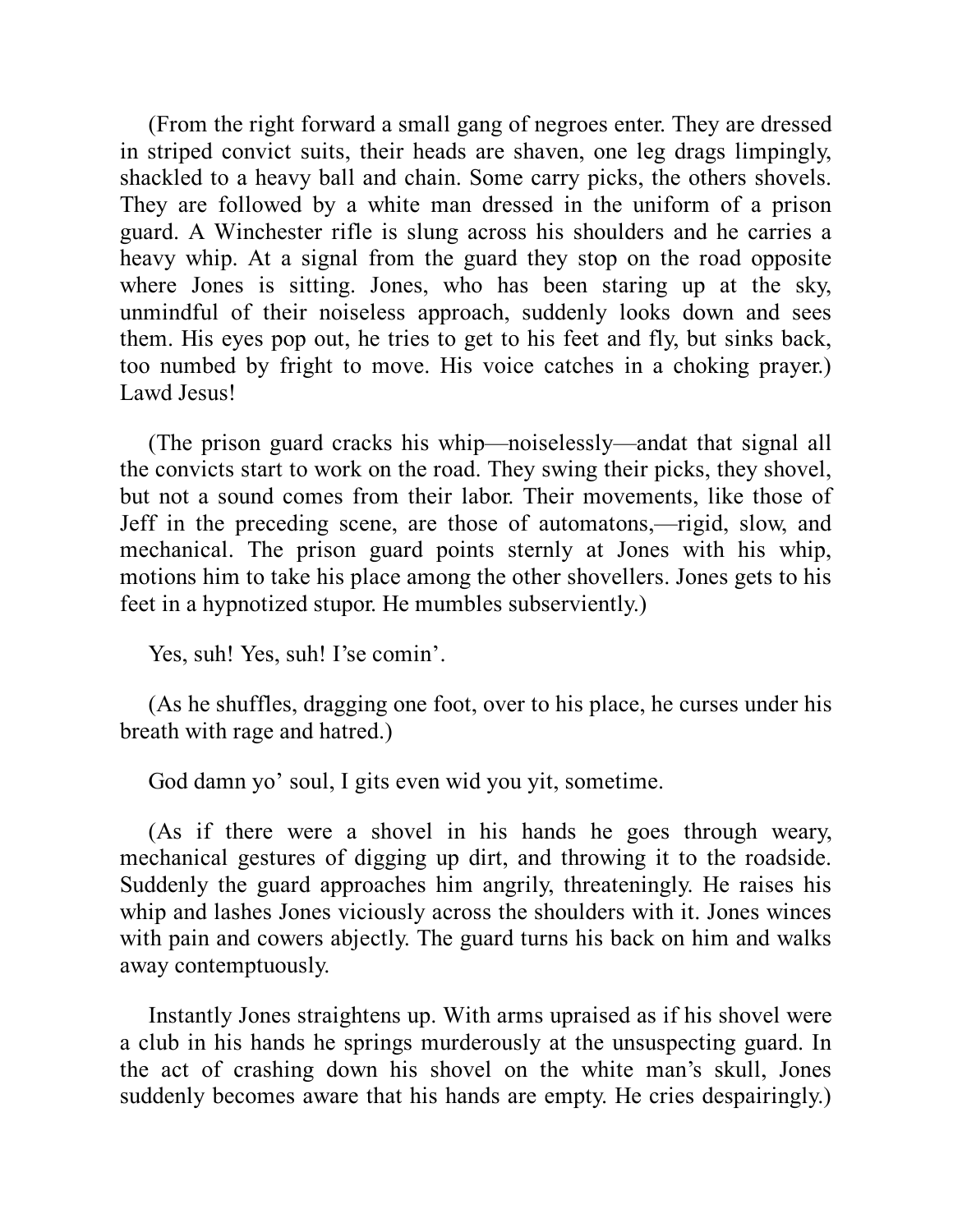Whar's my shovel? Gimme my shovel 'till I splits his damn head! (Appealing to his fellow convicts) Gimme a shovel, one o' you, fo' God's sake!

(They stand fixed in motionless attitudes, their eyes on the ground. The guard seems to wait expectantly, his back turned to the attacker. Jones bellows with baffled, terrified rage, tugging frantically at his revolver.) I kills you, you white debil, if it's de last thing I evah does! Ghost or debil, I kill you agin!

(He frees the revolver and fires point blank at the guard's back. Instantly the walls of the forest close in from both sides; the road and the figures of the convict gang are blotted out in an enshrouding darkness. The only sounds are a crashing in the underbrush as Jones leaps away in mad flight and the throbbing of the tom-tom, still far distant, but increased in volume of sound and rapidity of beat.)

#### **SCENE FIVE**

A large circular clearing, enclosed by the serried ranks of gigantic trunks of tall trees whose tops are lost to view. In the center is a big dead stump—worn by time into a curious resemblance to an auction block. The moon floods the clearing with a clear light. Jones forces his way in through the forest on the left.

He looks wildly about the clearing with hunted, fearful glances. His pants are in tatters, his shoes cut and misshapen, flapping about his feet. He slinks cautiously to the stump in the center and sits down in a tense position, ready for instant flight. Then he holds his head in his hands and rocks back and forth, moaning to himself miserably.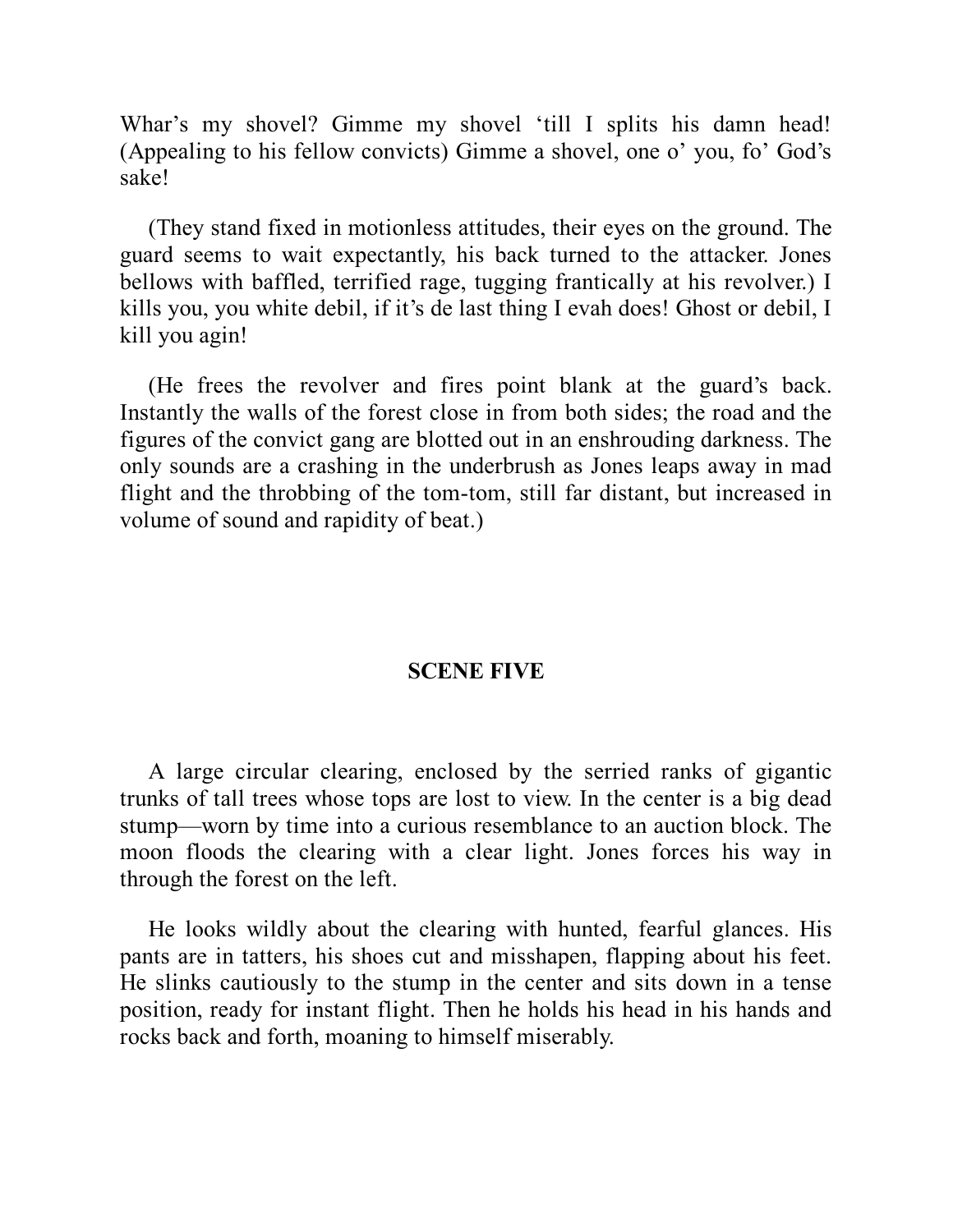Oh Lawd, Lawd! Oh Lawd, Lawd! (Suddenly he throws himself on his knees and raises his clasped hands to the sky—in a voice of agonized pleading.) Lawd Jesus, heah my prayer! I'se a po' sinner, a po' sinner! I knows I done wrong, I knows it! When I cotches Jeff cheatin' wid loaded dice my anger overcomes me and I kills him dead! Lawd, I done wrong! When dat guard hits me wid de whip, my anger overcomes me, and I kills him dead. Lawd, I done wrong! And down heah whar dese fool bush niggers raises me up to the seat o' de mighty, I steals all I could grab. Lawd, I done wrong! I knows it! I'se sorry! Forgive me, Lawd!

Forgive dis po' sinner! (then beseeching terrifiedly) And keep dem away, Lawd! Keep dem away from me! And stop dat drum soundin' in my ears! Dat begin to sound ha'nted, too. (He gets to his feet, evidently slightly reassured by his prayer—with attempted confidence.) De Lawd'll preserve me from dem ha'nts after dis. (sits down on the stump again) I ain't skeered o' real men. Let dem come. But dem odders (He shudders then looks down at his feet, working his toes inside the shoe—with a groan.) Oh, my po' feet! Dem shoes ain't no use no more 'ceptin' to hurt. I'se better off widout dem. (He unlaces them and pulls them off—holds the wrecks of the shoes in his hands and regards them mournfully.) You was real, A-one patin' leather, too. Look at you now.

Emperor, you'se gittin' mighty low!

(He sighs dejectedly and remains with bowed shoulders, staring down at the shoes in his hands as if reluctant to throw them away. While his attention is thus occupied, a crowd of figures silently enter the clearing from all sides. All are dressed in Southern costumes of the period of the fifties of the last century.

There are middle-aged who are evidently well-to-do planters. There is one spruce, authoritative individual—the auctioneer. There are a crowd of curious spectators, chiefly young belles and dandies who have come to the slave-market for diversion. All exchange courtly greetings in dumb show and chat silently together. There is something stiff, rigid, unreal, marionettish about their movements. They group themselves about the stump. Finally a batch of slaves are led in from the left by an attendant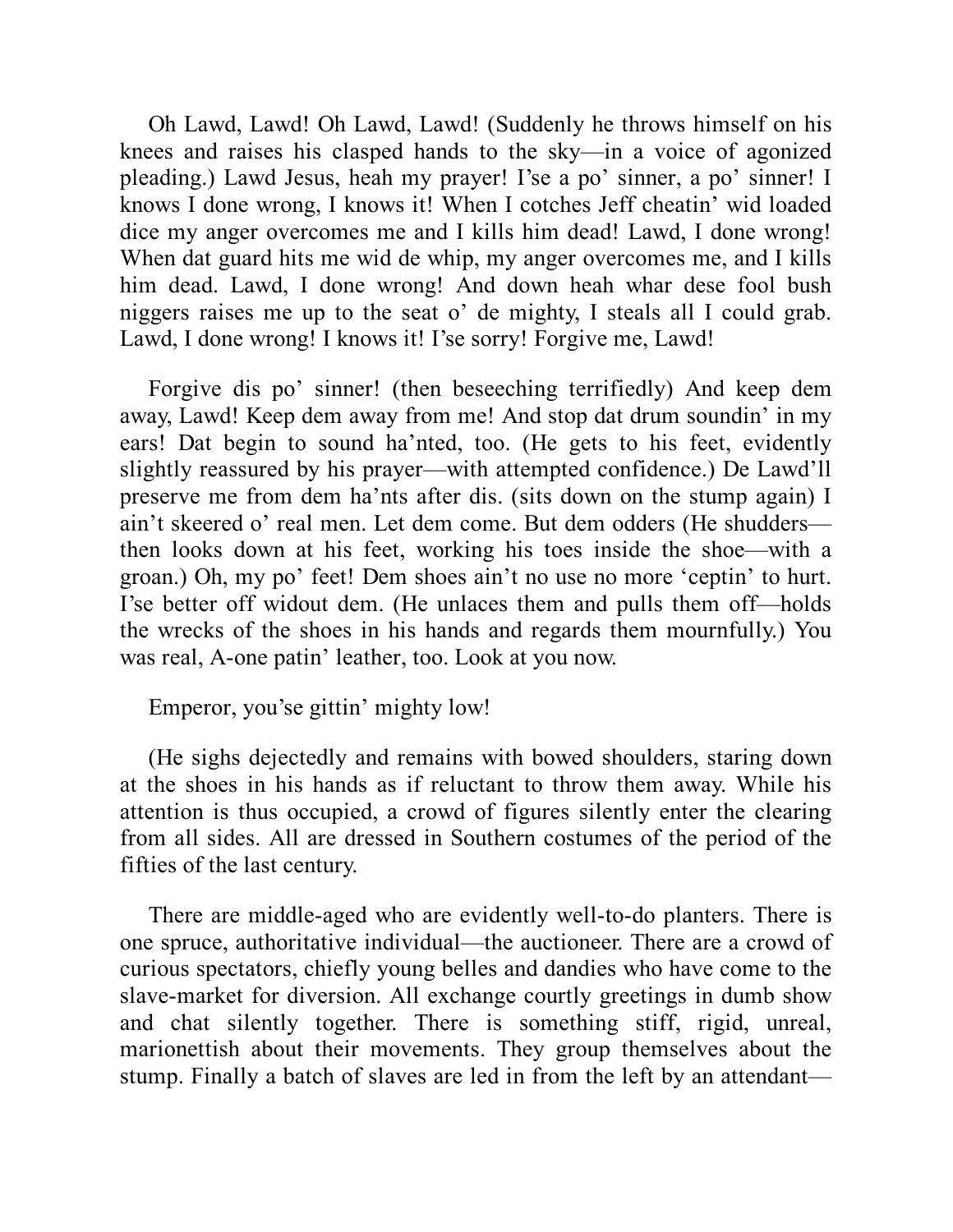three men of different ages, two women, one with a baby in her arms, nursing. They are placed to the left of the stump, beside Jones.

(The white planters look them over appraisingly as if they were cattle, and exchange judgments on each. The dandies point with their fingers and make witty remarks. The belles titter bewitchingly. All this in silence save for the ominous throb of the tom-tom. The auctioneer holds up his hand, taking his place at the stump. The groups strain forward attentively. He touches Jones on the shoulder peremptorily, motioning for him to stand on the stump—the auction block.

(Jones looks up, sees the figures on all sides, looks wildly for some opening to escape, sees none, screams and leaps madly to the top of the stump to get as far away from them as possible. He stands there, cowering, paralyzed with horror. The auctioneer begins his silent spiel. He points to Jones, appeals to the planters to see for themselves. Here is a good field hand, sound in wind and limb as they can see. Very strong still in spite of being middle-aged. Look at that back. Look at those shoulders. Look at the muscles in his arms and his sturdy legs. Capable of any amount of hard labor. Moreover, of a good disposition, intelligent and tractable. Will any gentleman start the bidding? The planters raise their fingers, make their bids. They are apparently all eager to possess Jones. The bidding is lively, the crowd interested. While this has been going on, Jones has been seized by the courage of desperation. He dares to look down, and around him. Over his face abject terror gives way to mystification, to gradual realization— stutteringly.)

What you all doin', white folks? What's all dis? what you all lookin' at me fo'? what you doin' wid me, anyhow? (suddenly convulsed with raging hatred and fear) Is dis a auction? Is you sellin' me like dey uster hefo' de war? (jerking out his revolver just as the auctioneer knocks him down to one of the planters— glaring from him to the purchaser) And you sells me? And you buys me? I shows you I'se a free nigger, damn yo' souls! (He fires at the auctioneer and at the planter with such rapidity that the two shots are almost simultaneous. As if this were a signal the walls of the forest fold in. Only blackness remains and silence broken by Jones as he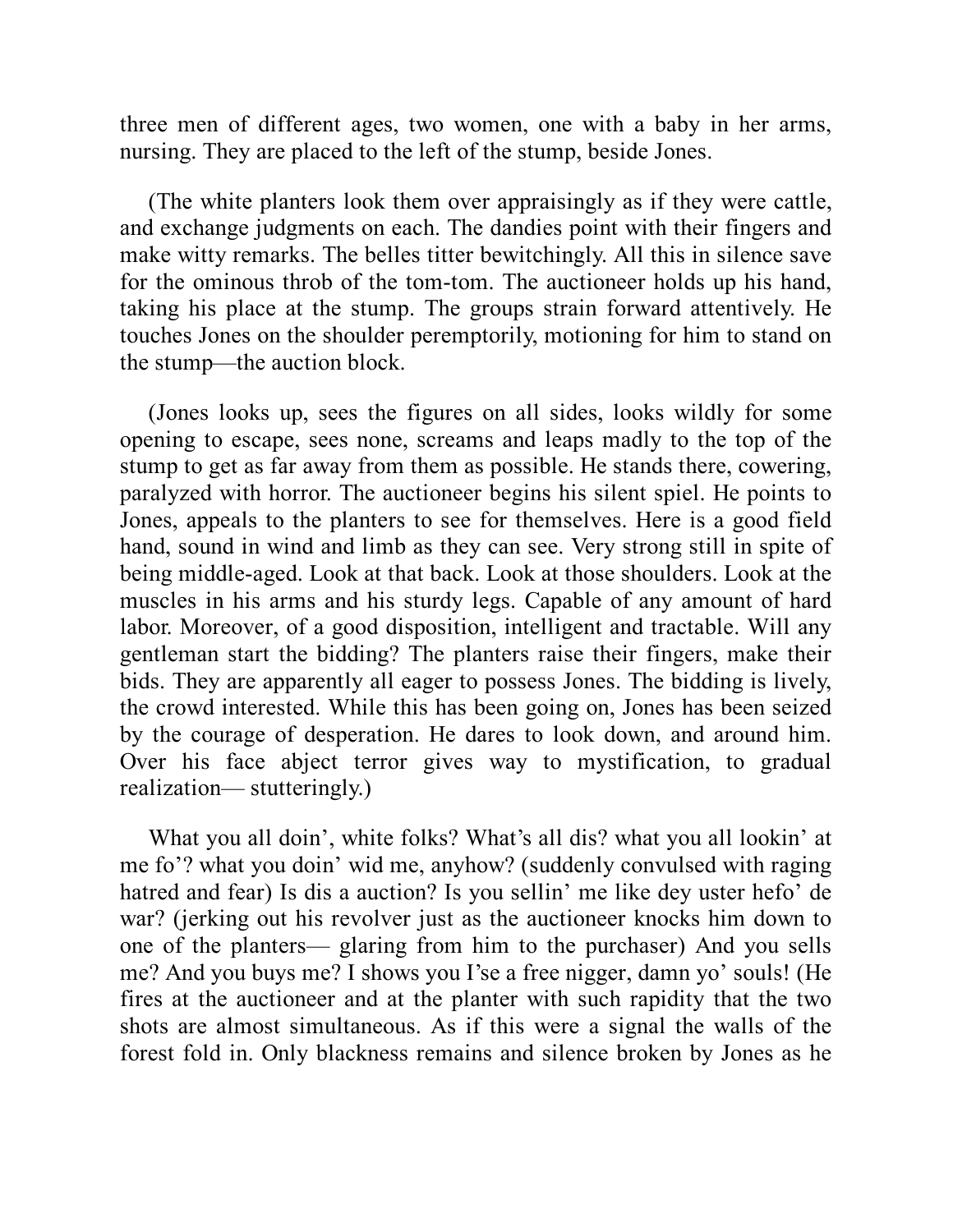rushes off, crying with fear—and by the quickened, ever louder beat of the tom-tom.)

#### **SCENE SIX**

A cleared space in the forest. The limbs of the trees meet over it forming a low ceiling about five feet from the ground. The interlocked ropes of creepers reaching upward to entwine the tree trunks gives an arched appearance to the sides. The space thus encloses it like the dark, noisome hold of some ancient vessel. The moonlight is almost completely shut out and only a vague, wan light filters through. There is the noise of someone approaching from the left, stumbling and crawling through the undergrowth. Jones' voice is heard between chattering moans.

Oh, Lawd, what I gwine do now? Ain't got no bullet left on'y de silver one. If mo' o' dem ha'nts come after me, how I gwine skeer dem away? Oh, Lawd, on'j de silver one left — an' I gotta save dat fo' luck. If I shoots dat one I'm a goner sho' I Lawd, it's black heah! Whar's de moon? Oh, Lawd, don't dis night evah come to an end? (By the sounds, he is feeling his way cautiously forward.) Dere! Dis feels like a clear space. I gotta lie down an' rest. I don't care if dem niggers does cotch me. I gotta rest.

(He is well forward now where his figure can be dimly made out. His pants have been so torn away that what is left of them is no better than a breech cloth. He flings himself full length, face downward on the ground, panting with exhaustion. Gradually it seems to grow lighter in the enclosed space and two rows of seated figures can be seen behind Jones. They are sitting in crumpled, despairing attitudes, hunched, facing one another with their backs touching the forest walls as if they were shackled to them. All are negroes, naked save for loin cloths. At first they are silent and motionless. Then they begin to sway slowly forward toward each and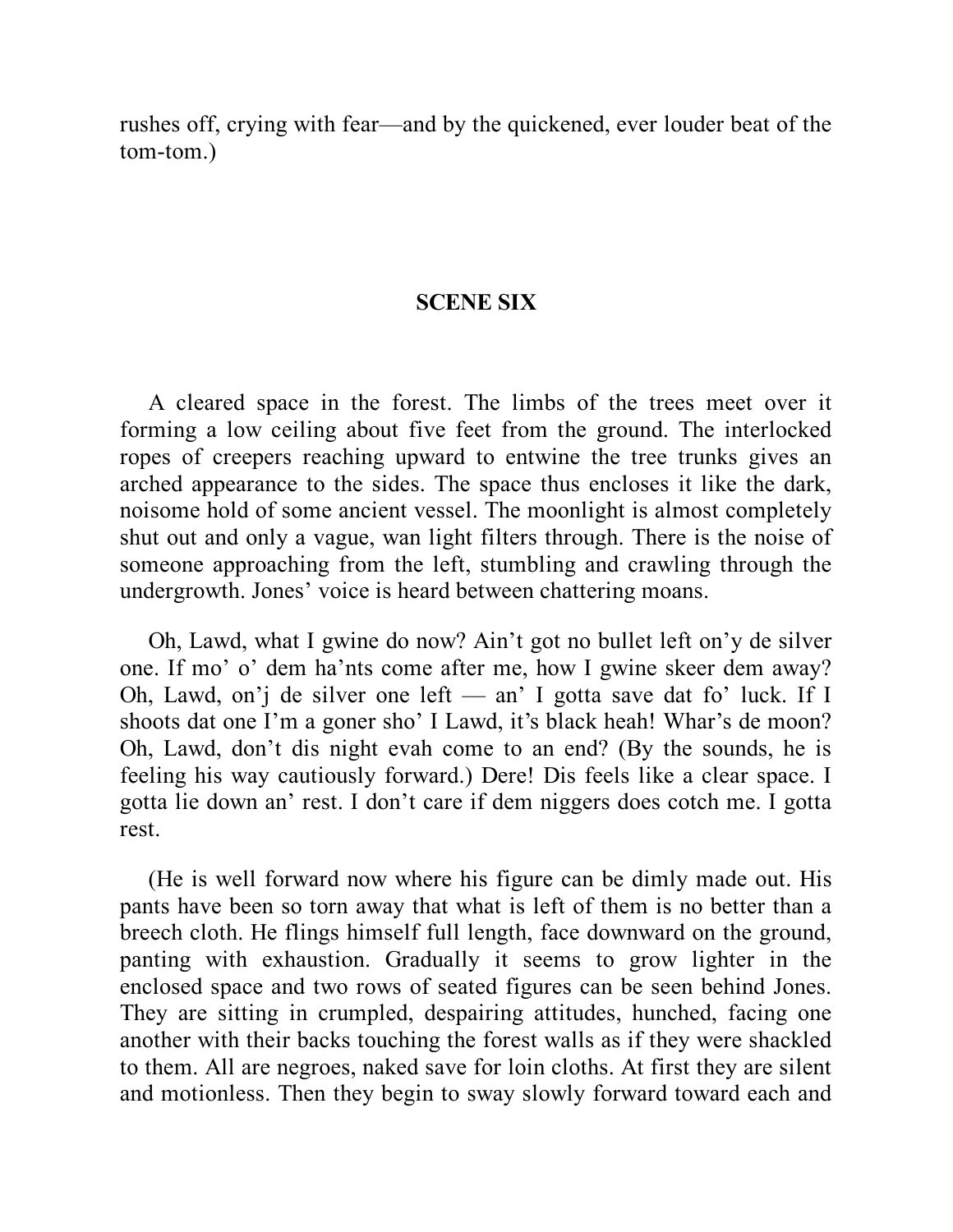back again in unison, as if they were laxly letting themselves follow the long roll of a ship at sea. At the same time, a low, melancholy murmur rises among them, increasing gradually by rhythmic degrees which seem to be directed and controlled by the throb of the tom-tom in the distance, to a long, tremulous wail of despair that reaches a certain pitch, unbearably acute, then falls by slow graduations of tone into silence and is taken up again. Jones starts, looks up, sees the figures, and throws himself down again to shut out the sight. A shudder of terror shakes his whole body as the wail rises up about him again. But the next time, his voice, as if under some uncanny compulsion, starts with the others. As their chorus lifts he rises to a sitting posture similar to the others, swaying back and forth. His voice reaches the highest pitch of sorrow, of desolation. The light fades out, the other voices cease, and only darkness is left. Jones can be heard scrambling to his feet and running off, his voice sinking down the scale and receding as he moves farther and farther away in the forest. The tom-tom beats louder, quicker, with a more insistent, triumphant pulsation.)

#### **SCENE SEVEN**

The foot of a gigantic tree by the edge of a great river. A rough structure of boulders, like an altar, is by the tree. The raised river bank is in the nearer background. Beyond this the surface of the river spreads out, brilliant and unruffled in the moonlight, blotted out and merged into a veil of bluish mist in the distance. Jones' voice is heard from the left rising and falling in the long, despairing wail of the chained slaves, to the rhythmic beat of the tom-tom. As his voice sinks into silence, he enters the open space. The expression on his face is fixed and stony, his eyes have an obsessed glare, he moves with a strange deliberation like a sleepwalker or one in a trance. He looks around at the tree, the rough stone altar, the moonlit surface of the river beyond, and passes his hand over his head with a vague gesture of puzzled bewilderment. Then, as if in obedience to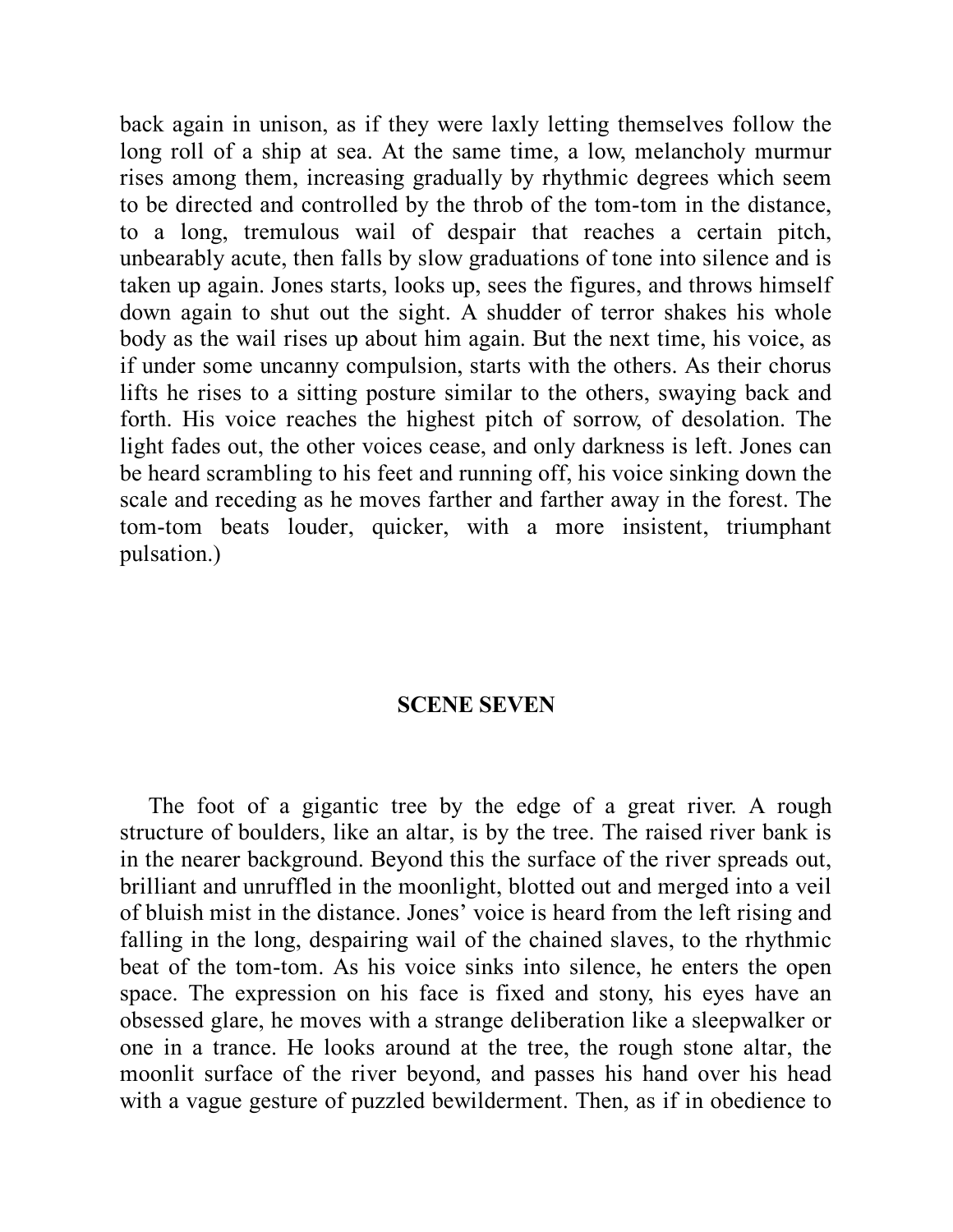some obscure impulse, he sinks into a kneeling, devotional posture before the altar. Then he seems to come to himself partly, to have an uncertain realization of what he is doing, for he straightens up and stares about him horrifiedly—in an incoherent mumble.

What—what is I doin? What is—dis place? Seems like—seems like I know dat tree—an' dem stones—an' de river. I remember—seems like I been heah befo'.

(tremblingly) Oh, Gorry, I'se skeered in dis place! I'se skeered! Oh, Lawd, pertect dis sinner!

(Crawling away from the altar, he cowers close to the ground, his face hidden, his shoulders heaving with sobs of hysterical fright. From behind the trunk of the tree, as if he had sprung out of it, the figure of the Congo witch-doctor appears.

He is wizened and old, naked except for the fur of some small animal tied about his waist, its bushy tail hanging down in front. His body is stained all over a bright red. Antelope horns are on each side of his head, branching upward. In one hand he carries a bone rattle, in the other a charm stick with a bunch of white cockatoo feathers tied to the end. A great number of glass beads and bone ornaments are about his neck, ears, wrists, and ankles. He struts noiselessly with a queer prancing step to a position in the clear ground between Jones and the altar. Then with a preliminary, summoning stamp of his foot on the earth, he begins to dance and to chant. As if in response to his summons the beating of the tom-tom grows to a fierce, exultant boom whose throbs seem to fill the air with vibrating rhythm. Jones looks up, starts to spring to his feet, reaches a half kneeling, half-squatting position and remains rigidly fixed there, paralyzed with awed fascination by this new apparition. The witch-doctor sways, stamping with his foot, his bone rattle clicking the time. His voice rises and falls in a weird, monotonous croon, without articulate word divisions. Gradually his dance becomes clearly one of a narrative in pantomime, his croon is an incantation, a charm to allay the fierceness of some implacable deity demanding sacrifice. He flees, he is pursued by devils, he hides, he flees again. Ever wilder and wilder becomes his flight, nearer and nearer draws the pursuing evil, more and more the spirit of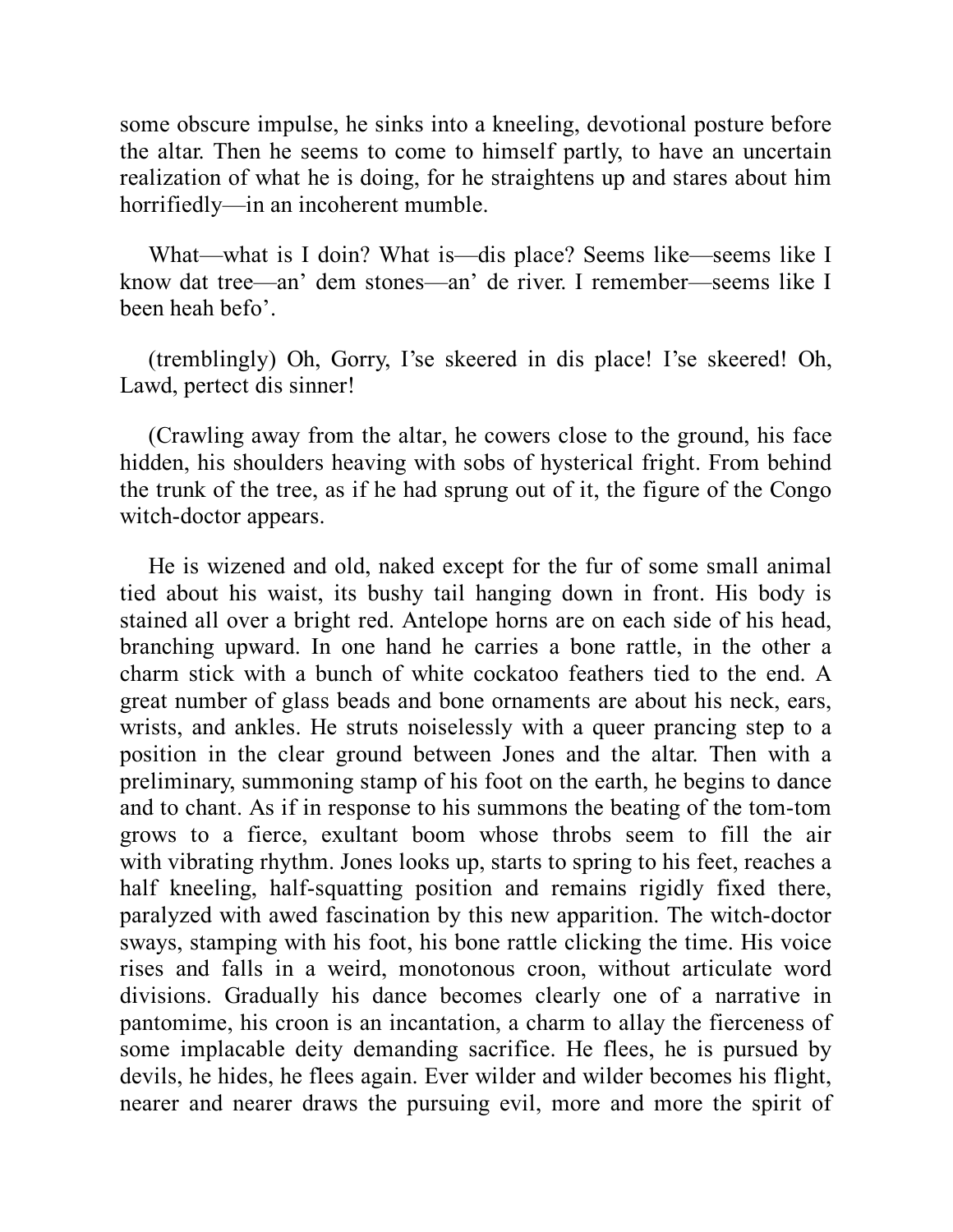terror gains possession of him. His croon, rising to intensity, is punctuated by shrill cries. Jones has become completely hypnotized. His voice joins in the incantation, in the cries, he beats time with his hands and sways his body to and fro from the waist. The whole spirit and meaning of the dance has entered into him, has become his spirit. Finally the theme of the pantomime halts on a howl of despair, and is taken up again in a note of savage hope. There is a salvation. The forces of evil demand sacrifice. They must be appeased. The witch-doctor points with his wand to the sacred tree, to the river beyond, to the altar, and finally to Jones with a ferocious command. Jones seems to sense the meaning of this. It is he who must offer himself for sacrifice. He beats his forehead abjectly to the ground, moaning hysterically) Mercy, Oh Lawd! Mercy! Mercy on dis po' sinner.

(The witch-doctor springs to the river bank. He stretches out his arms and calls to some God within its depths. Then he starts backward slowly, his arms remaining out. A huge head of a crocodile appears over the bank and its eves, glittering greenly, fasten upon Jones. He stares into them fascinatedly. The witch-doctor prances up to him, touches him with his wand, motions with hideous command toward the waiting monster. Jones squirms on his belly nearer and nearer, moaning continually)

Mercy, Lawd! Mercy!

(The crocodile heaves more of his enormous hulk onto the land. Jones squirms toward him. The witch-doctor's voice shrills out in furious exultation, the tom-tom beats madly. Jones cries out in a fierce, exhausted spasm of anguished pleading)

Lawd, save me! Lawd Jesus, hear my prayer!

(Immediately, in answer to his prayer, comes the thought of the one bullet left him. He snatches at his hip, shouting defiantly) De silver bullet! You don't git me yit!

(He fires at the green eyes in front of him. The head of the crocodile sinks back behind the river bank, the witch-doctor springs behind the sacred tree and disappears. Jones lies with his face to the ground, his arms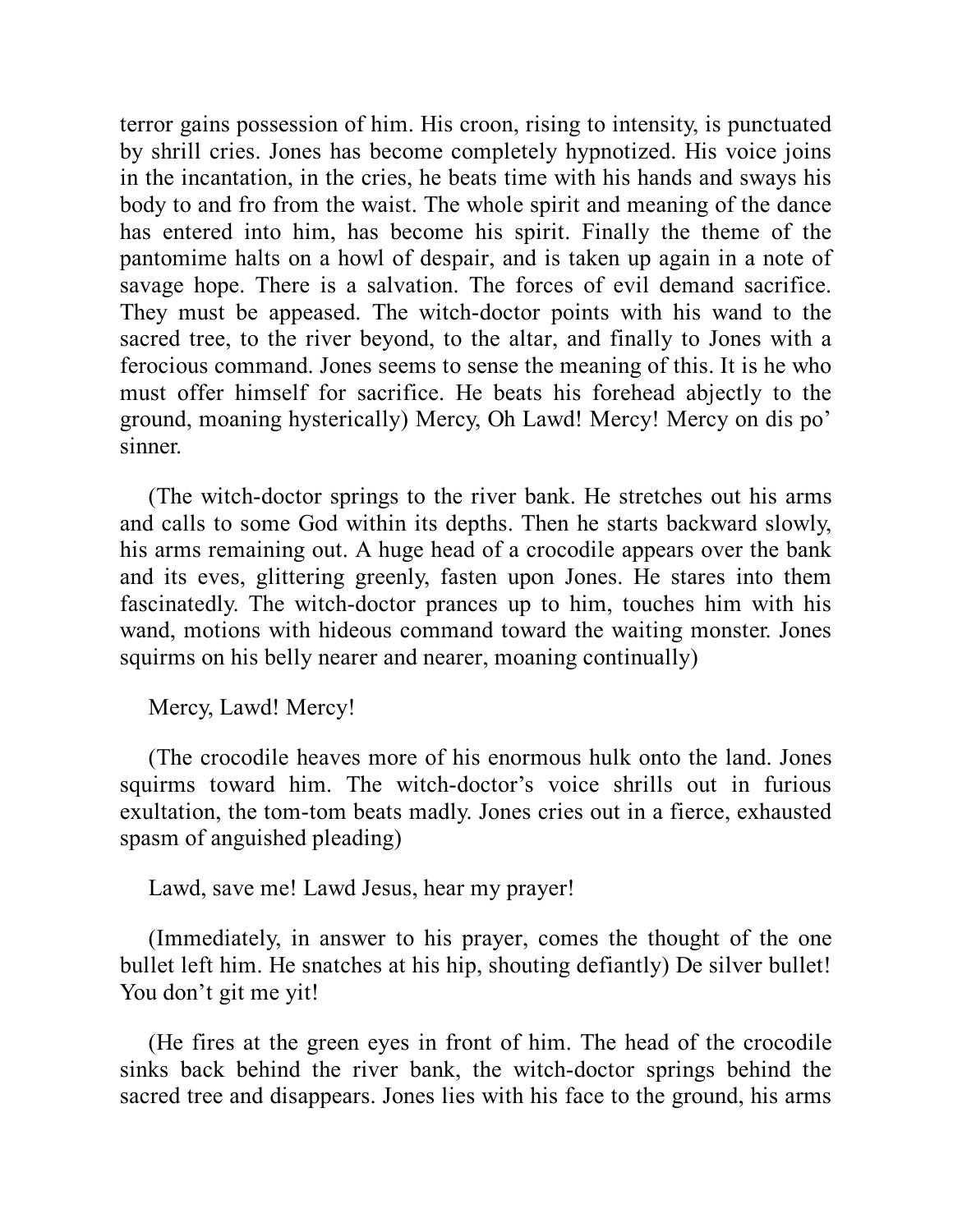outstretched, whimpering with fear as the throb of the tom-tom fills the silence about him with a somber pulsation, a baffled but revengeful power.)

#### **SCENE EIGHT**

Dawn. Same as Scene Two, the dividing line of forest and plain. The nearest tree trunks are dimly revealed but the forest behind them is still a mass of glooming shadow. The tom-tom seems on the very spot, so loud and continuously vibrating are its beats. Lem enters from the left, followed by a small squad of his soldiers, and by the Cockney trader, Smithers. Lem is a heavy-set, ape-faced old savage of the extreme African type, dressed only in a loin cloth. A revolver and cartridge belt are about his waist. His soldiers are in different degrees of rag-concealed nakedness. All wear broad palm leaf hats. Each one carries a rifle. Smithers is the same as in Scene One. One of the soldiers, evidently a tracker, is peering about keenly on the ground. He grunts and points to the spot where Jones entered the forest. Lem and Smithers come to look.

SMITHERS—(after a glance, turns away in disgust) That's where 'e went in right enough. Much good it'll do yer. 'E's miles orf by this an' safe to the Coast damn 'S 'ide! I tole yer yer'd lose 'im, didn't I?—wastin' the 'ole bloomin' night beatin' yer bloody drum and castin' yer silly spells! Gawd blimey, wot a pack!

LEM—(gutturally) We cotch him. You see. (He makes a motion to his soldiers who squat down on their haunches in a semi-circle.) SMITHERS —(exasperatedly) Well, ain't yer goin 'in an' 'unt 'im in the woods? What the 'ell's the good of waitin'?

LEM—(imperturbably—squatting down himself) We cotch him.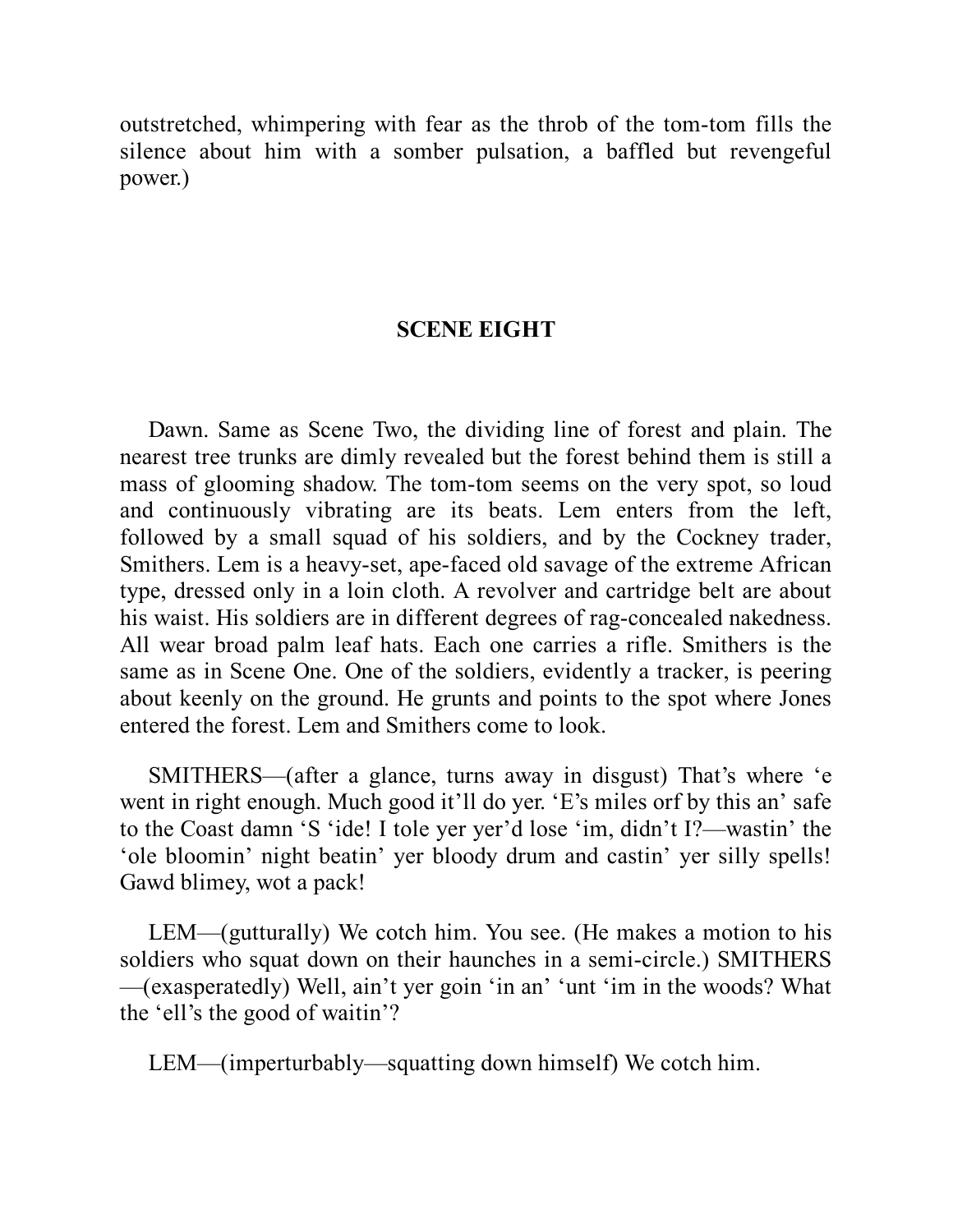SMITHERS—(turning away from him contemptuously) Aw! Garn! 'E's a better man than the lot o' you put together. I 'ates the sight o' 'im but I'll say that for 'im. (A sound of snapping twigs comes from the forest. The soldiers jump to their feet, cocking their rifles alertly. Lem remains sitting with an imperturbable expression, but listening intently. The sound from the woods is repeated. Lem makes a quick signal with his hand. His followers creep quickly but noiselessly into the forest, scattering so that each enters at a different spot.) SMITHERS—(in the silence that follows —a contemptuous whisper) You ain't thinkin' that would be 'im, I 'ope?

LEM—(calmly) We cotch him.

SMITHERS—Blarsted fat 'eads! (then after a second's thought — wonderingly) Still an' all, it 'might 'appen. If 'e lost 'is bloody way in these stinkin' woods 'e'd likely turn in a circle without 'is knowin' it. They all does.

LEM—(peremptorily) Sssh! (The reports of several rifles sound from the forest, followed a second later by savage, exultant yells. The beating of the tom-tom abruptly ceases. Lem looks up at the white man with a grin of satisfaction.) We cotch him. Him dead.

SMITHERS—(with a snarl) 'Ow d'yer know it's 'im an' 'ow d'yer know 'e's dead?

LEM—My mens dey got 'urn silver bullets. Dey kill him shore.

SMITHERS—(astonished) They got silver bullets?

LEM—Lead bullet no kill him. He got urn strong charm. I cook urn money, make urn silver bullet, make urn strong charm, too.

SMITHERS—(light breaking upon him) So that's wot you was up to all night, wot? You was scared to put after 'im till you'd moulded silver bullets, eh?

LEM—(simply stating a fact) Yes. Him got strong charm. Lead no good.